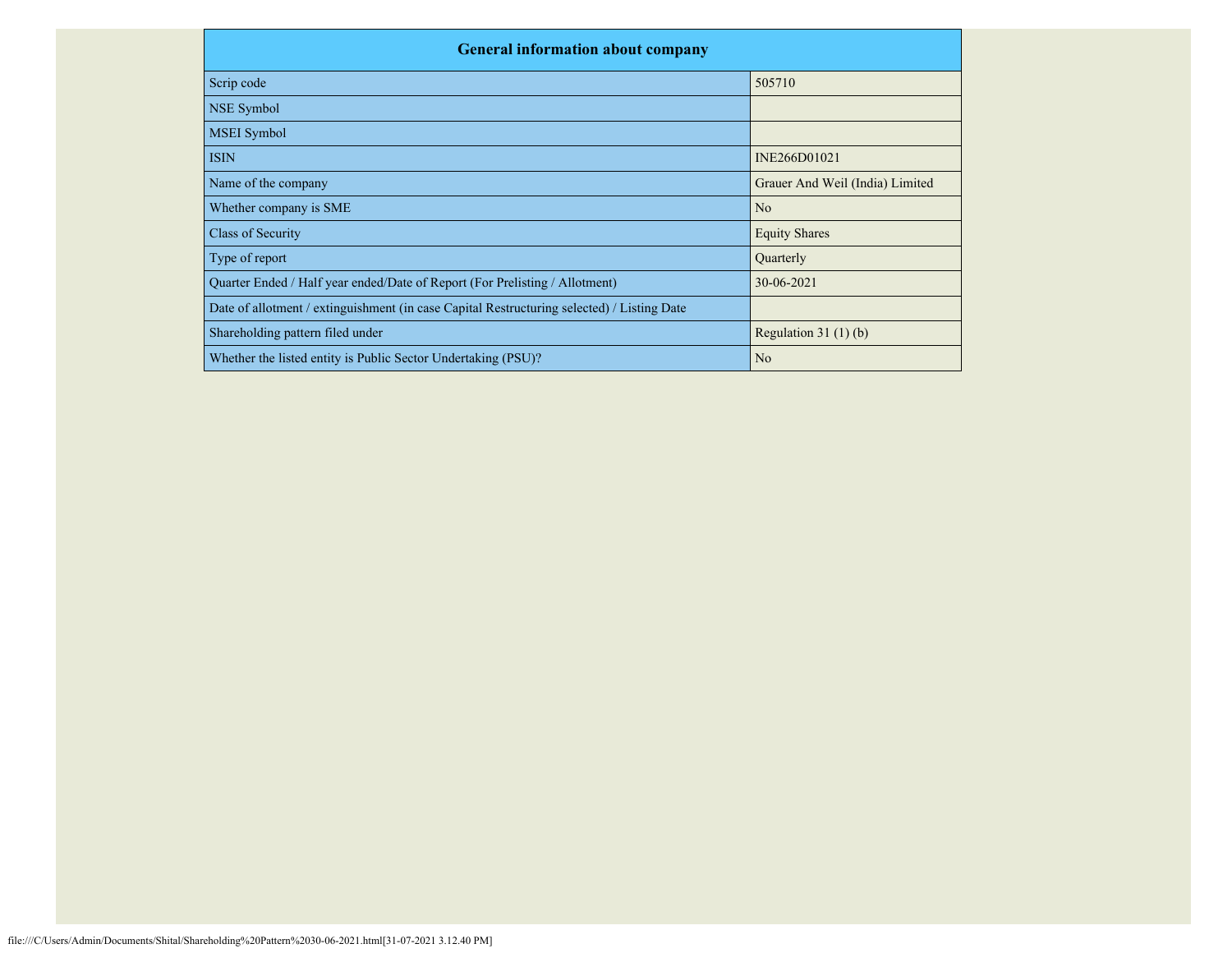|                | <b>Declaration</b>                                                                        |                |                                |                              |                             |  |  |  |  |  |
|----------------|-------------------------------------------------------------------------------------------|----------------|--------------------------------|------------------------------|-----------------------------|--|--|--|--|--|
| Sr.<br>No.     | Particular                                                                                | Yes/No         | Promoter and<br>Promoter Group | <b>Public</b><br>shareholder | Non Promoter-<br>Non Public |  |  |  |  |  |
|                | Whether the Listed Entity has issued any partly paid up shares?                           | N <sub>o</sub> | No                             | No                           | N <sub>o</sub>              |  |  |  |  |  |
| $\overline{2}$ | Whether the Listed Entity has issued any Convertible Securities                           | N <sub>o</sub> | N <sub>0</sub>                 | No                           | N <sub>o</sub>              |  |  |  |  |  |
| 3              | Whether the Listed Entity has issued any Warrants?                                        | N <sub>o</sub> | N <sub>o</sub>                 | No                           | N <sub>o</sub>              |  |  |  |  |  |
| $\overline{4}$ | Whether the Listed Entity has any shares against which<br>depository receipts are issued? | N <sub>0</sub> | N <sub>o</sub>                 | N <sub>0</sub>               | N <sub>o</sub>              |  |  |  |  |  |
| 5              | Whether the Listed Entity has any shares in locked-in?                                    | No             | No                             | No                           | N <sub>o</sub>              |  |  |  |  |  |
| 6              | Whether any shares held by promoters are pledge or otherwise<br>encumbered?               | N <sub>o</sub> | N <sub>o</sub>                 |                              |                             |  |  |  |  |  |
| 7              | Whether company has equity shares with differential voting<br>rights?                     | No             | No                             | N <sub>0</sub>               | N <sub>o</sub>              |  |  |  |  |  |
| 8              | Whether the listed entity has any significant beneficial owner?                           | Yes            |                                |                              |                             |  |  |  |  |  |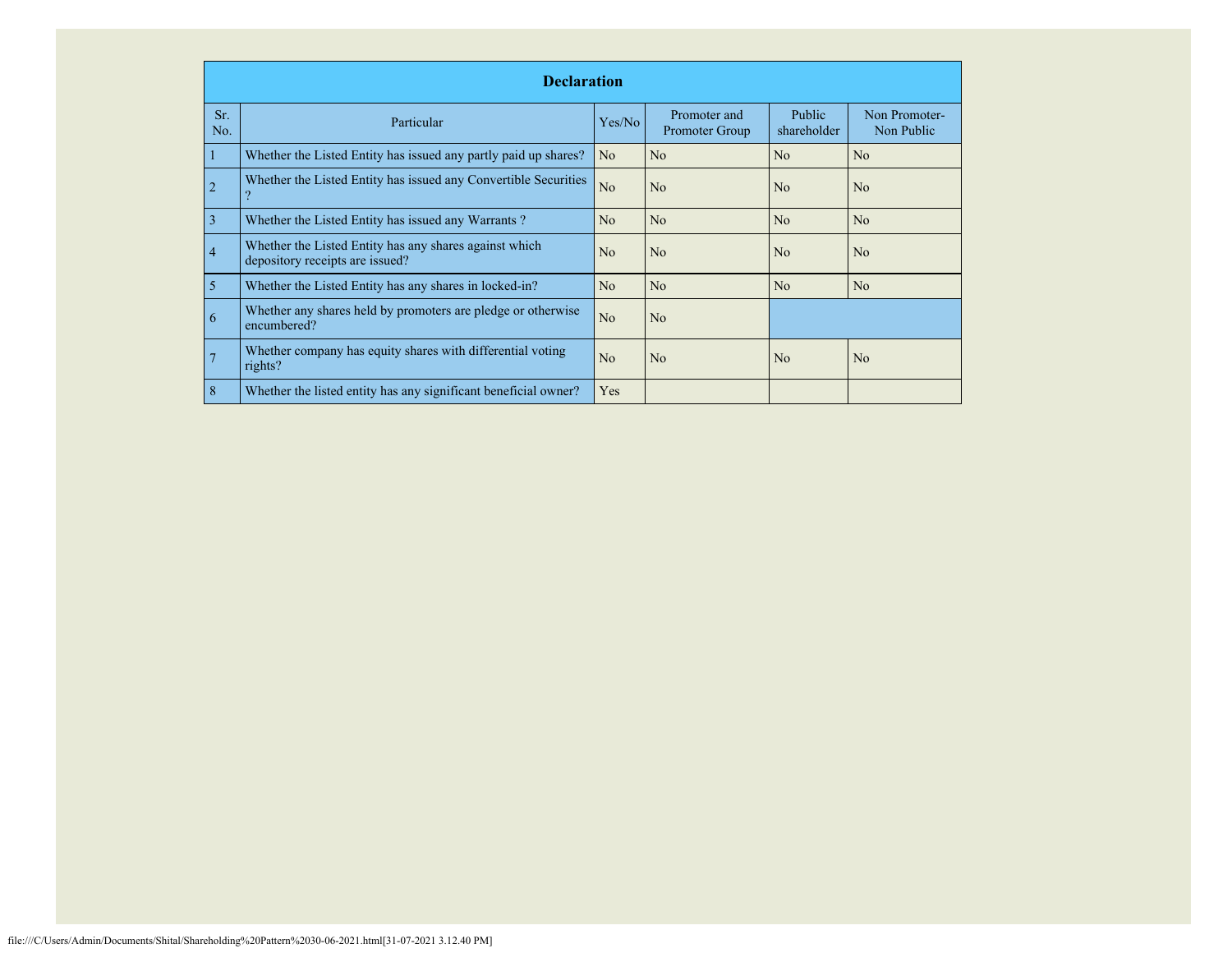|          |                                                |                         |                         |                                 |                                                                  |                                                 | Table I - Summary Statement holding of specified securities            |                                                                  |               |           |                                   |
|----------|------------------------------------------------|-------------------------|-------------------------|---------------------------------|------------------------------------------------------------------|-------------------------------------------------|------------------------------------------------------------------------|------------------------------------------------------------------|---------------|-----------|-----------------------------------|
|          |                                                |                         | No. of                  | No. Of<br>Partly                | No. Of<br>shares<br>underlying<br>Depository<br>Receipts<br>(VI) | Total nos.                                      | Shareholding<br>as a % of total<br>no. of shares                       | Number of Voting Rights held in each<br>class of securities (IX) |               |           |                                   |
| Category | Category<br>$\alpha$ f<br>shareholder<br>(II)  | Nos. Of<br>shareholders | fully paid<br>up equity | paid-<br>up                     |                                                                  | shares held<br>$(VII) =$<br>$(IV)+(V)+$<br>(VI) | (calculated as<br>per SCRR,<br>1957) (VIII)<br>As a % of<br>$(A+B+C2)$ | No of Voting (XIV) Rights                                        |               |           |                                   |
| (1)      |                                                | (III)                   | shares held<br>(IV)     | equity<br>shares<br>held<br>(V) |                                                                  |                                                 |                                                                        | Class eg:<br>$\mathbf{X}$                                        | Class<br>eg:y | Total     | Total as<br>$a\%$ of<br>$(A+B+C)$ |
| (A)      | Promoter<br>$\&$<br>Promoter<br>Group          | 16                      | 156557360               |                                 |                                                                  | 156557360                                       | 69.06                                                                  | 156557360                                                        |               | 156557360 | 69.06                             |
| (B)      | Public                                         | 34615                   | 70148390                |                                 |                                                                  | 70148390                                        | 30.94                                                                  | 70148390                                                         |               | 70148390  | 30.94                             |
| (C)      | <b>Non</b><br>Promoter-<br>Non Public          |                         |                         |                                 |                                                                  |                                                 |                                                                        |                                                                  |               |           |                                   |
| (C1)     | <b>Shares</b><br>underlying<br><b>DRs</b>      |                         |                         |                                 |                                                                  |                                                 |                                                                        |                                                                  |               |           |                                   |
| (C2)     | Shares held<br>by<br>Employee<br><b>Trusts</b> |                         |                         |                                 |                                                                  |                                                 |                                                                        |                                                                  |               |           |                                   |
|          | Total                                          | 34631                   | 226705750               |                                 |                                                                  | 226705750                                       | 100                                                                    | 226705750                                                        |               | 226705750 | 100                               |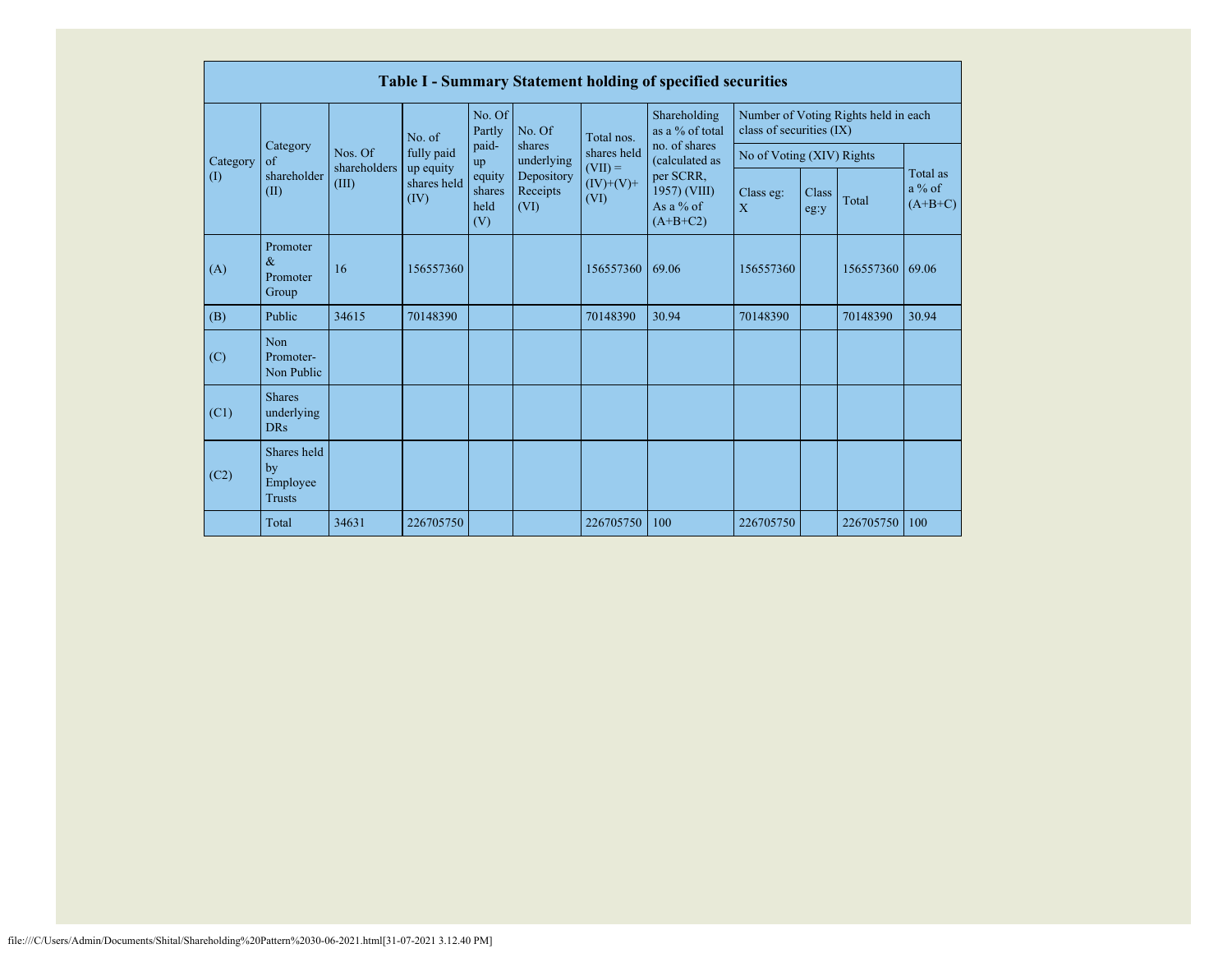|                            | Table I - Summary Statement holding of specified securities |                                                      |                                                                                                                                   |                                                                                             |                                                  |                                                           |                                        |                                                                               |  |                                                                         |  |
|----------------------------|-------------------------------------------------------------|------------------------------------------------------|-----------------------------------------------------------------------------------------------------------------------------------|---------------------------------------------------------------------------------------------|--------------------------------------------------|-----------------------------------------------------------|----------------------------------------|-------------------------------------------------------------------------------|--|-------------------------------------------------------------------------|--|
| Category                   | Category<br>$\alpha$ f                                      | No. Of<br><b>Shares</b><br>Underlying<br>Outstanding | No. of<br><b>Shares</b><br>Underlying                                                                                             | No. Of Shares<br>Underlying<br>assuming full<br>conversion of<br>Outstanding<br>convertible | Shareholding, as a %<br>convertible securities ( |                                                           | Number of<br>Locked in<br>shares (XII) | Number of<br><b>Shares</b><br>pledged or<br>otherwise<br>encumbered<br>(XIII) |  | Number of<br>equity shares<br>held in<br>dematerialized<br>form $(XIV)$ |  |
| $\left( \mathrm{I}\right)$ | shareholder<br>(II)                                         | convertible<br>securities<br>(X)                     | Outstanding<br>securities and<br>as a percentage of<br>Warrants<br>No. Of<br>$(X_i)$<br>Warrants $(Xi)$<br>% of $(A+B+C2)$<br>(a) | diluted share capital)<br>$(XI) = (VII)+(X) As a$                                           | No.<br>(a)                                       | As $a$<br>$%$ of<br>total<br><b>Shares</b><br>held<br>(b) | No.<br>(a)                             | As a<br>$%$ of<br>total<br>Shares<br>held<br>(b)                              |  |                                                                         |  |
| (A)                        | Promoter<br>$\&$<br>Promoter<br>Group                       |                                                      |                                                                                                                                   |                                                                                             | 69.06                                            |                                                           |                                        |                                                                               |  | 156557360                                                               |  |
| (B)                        | Public                                                      |                                                      |                                                                                                                                   |                                                                                             | 30.94                                            |                                                           |                                        |                                                                               |  | 67072280                                                                |  |
| (C)                        | Non<br>Promoter-<br>Non Public                              |                                                      |                                                                                                                                   |                                                                                             |                                                  |                                                           |                                        |                                                                               |  |                                                                         |  |
| (C1)                       | <b>Shares</b><br>underlying<br>DR <sub>s</sub>              |                                                      |                                                                                                                                   |                                                                                             |                                                  |                                                           |                                        |                                                                               |  |                                                                         |  |
| (C2)                       | Shares held<br>by<br>Employee<br><b>Trusts</b>              |                                                      |                                                                                                                                   |                                                                                             |                                                  |                                                           |                                        |                                                                               |  |                                                                         |  |
|                            | Total                                                       |                                                      |                                                                                                                                   |                                                                                             | 100                                              |                                                           |                                        |                                                                               |  | 223629640                                                               |  |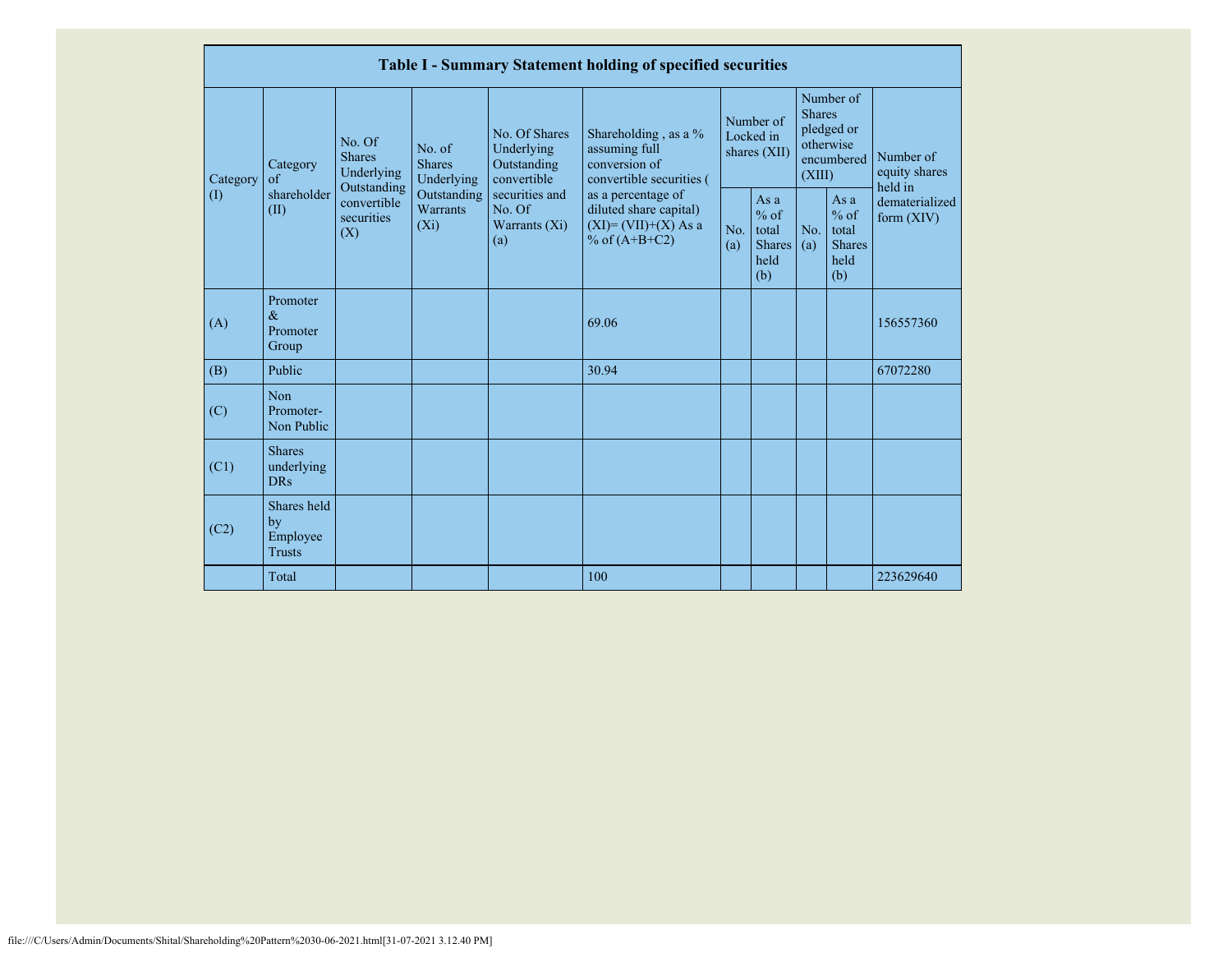|                                                                                                | Table II - Statement showing shareholding pattern of the Promoter and Promoter Group                    |                                  |                                                |                                                |                                              |                                                 |                                                                           |                           |               |                                      |                                              |
|------------------------------------------------------------------------------------------------|---------------------------------------------------------------------------------------------------------|----------------------------------|------------------------------------------------|------------------------------------------------|----------------------------------------------|-------------------------------------------------|---------------------------------------------------------------------------|---------------------------|---------------|--------------------------------------|----------------------------------------------|
|                                                                                                |                                                                                                         |                                  |                                                | No.<br><b>Of</b>                               |                                              |                                                 | Shareholding<br>as a % of                                                 | class of securities (IX)  |               | Number of Voting Rights held in each |                                              |
|                                                                                                |                                                                                                         |                                  | No. of                                         | Partly                                         | No. Of<br>shares                             | Total nos.                                      | total no. of<br>shares                                                    | No of Voting (XIV) Rights |               |                                      | Total                                        |
| Sr.                                                                                            | Category &<br>Name of the<br>Shareholders (I)                                                           | Nos. Of<br>shareholders<br>(III) | fully paid<br>up equity<br>shares held<br>(IV) | paid-<br>up<br>equity<br>shares<br>held<br>(V) | underlying<br>Depository<br>Receipts<br>(VI) | shares held<br>$(VII) =$<br>$(IV)+(V)+$<br>(VI) | (calculated<br>as per<br>SCRR,<br>1957) (VIII)<br>As a % of<br>$(A+B+C2)$ | Class eg:<br>$\mathbf X$  | Class<br>eg:y | Total                                | as a $\%$<br>of<br>Total<br>Voting<br>rights |
| $\mathbf{A}$                                                                                   | Table II - Statement showing shareholding pattern of the Promoter and Promoter Group                    |                                  |                                                |                                                |                                              |                                                 |                                                                           |                           |               |                                      |                                              |
| (1)                                                                                            | Indian                                                                                                  |                                  |                                                |                                                |                                              |                                                 |                                                                           |                           |               |                                      |                                              |
| (a)                                                                                            | Individuals/Hindu<br>undivided Family                                                                   | 9                                | 66274339                                       |                                                |                                              | 66274339                                        | 29.23                                                                     | 66274339                  |               | 66274339                             | 29.23                                        |
| (d)                                                                                            | Any Other<br>(specify)                                                                                  | $\overline{7}$                   | 90283021                                       |                                                |                                              | 90283021                                        | 39.82                                                                     | 90283021                  |               | 90283021                             | 39.82                                        |
| Sub-Total<br>(A)(1)                                                                            |                                                                                                         | 16                               | 156557360                                      |                                                |                                              | 156557360                                       | 69.06                                                                     | 156557360                 |               | 156557360                            | 69.06                                        |
| (2)                                                                                            | Foreign                                                                                                 |                                  |                                                |                                                |                                              |                                                 |                                                                           |                           |               |                                      |                                              |
| Total<br>Shareholding<br>of Promoter<br>and<br>Promoter<br>Group $(A)=$<br>$(A)(1)+(A)$<br>(2) |                                                                                                         | 16                               | 156557360                                      |                                                |                                              | 156557360 69.06                                 |                                                                           | 156557360                 |               | 156557360 69.06                      |                                              |
| $\, {\bf B}$                                                                                   | Table III - Statement showing shareholding pattern of the Public shareholder                            |                                  |                                                |                                                |                                              |                                                 |                                                                           |                           |               |                                      |                                              |
| (1)                                                                                            | Institutions                                                                                            |                                  |                                                |                                                |                                              |                                                 |                                                                           |                           |               |                                      |                                              |
| (a)                                                                                            | <b>Mutual Funds</b>                                                                                     | $\overline{2}$                   | 20120                                          |                                                |                                              | 20120                                           | 0.01                                                                      | 20120                     |               | 20120                                | 0.01                                         |
| (e)                                                                                            | Foreign Portfolio<br>Investors                                                                          | $\overline{4}$                   | 862926                                         |                                                |                                              | 862926                                          | 0.38                                                                      | 862926                    |               | 862926                               | 0.38                                         |
| (f)                                                                                            | Financial<br>Institutions/<br><b>Banks</b>                                                              | 5                                | 19500                                          |                                                |                                              | 19500                                           | 0.01                                                                      | 19500                     |               | 19500                                | 0.01                                         |
| Sub-Total<br>(B)(1)                                                                            |                                                                                                         | 11                               | 902546                                         |                                                |                                              | 902546                                          | 0.4                                                                       | 902546                    |               | 902546                               | 0.4                                          |
| (3)                                                                                            | Non-institutions                                                                                        |                                  |                                                |                                                |                                              |                                                 |                                                                           |                           |               |                                      |                                              |
| (a(i))                                                                                         | Individuals -<br>i.Individual<br>shareholders<br>holding nominal<br>share capital up<br>to Rs. 2 lakhs. | 32808                            | 49028581                                       |                                                |                                              | 49028581                                        | 21.63                                                                     | 49028581                  |               | 49028581                             | 21.63                                        |

file:///C/Users/Admin/Documents/Shital/Shareholding%20Pattern%2030-06-2021.html[31-07-2021 3.12.40 PM]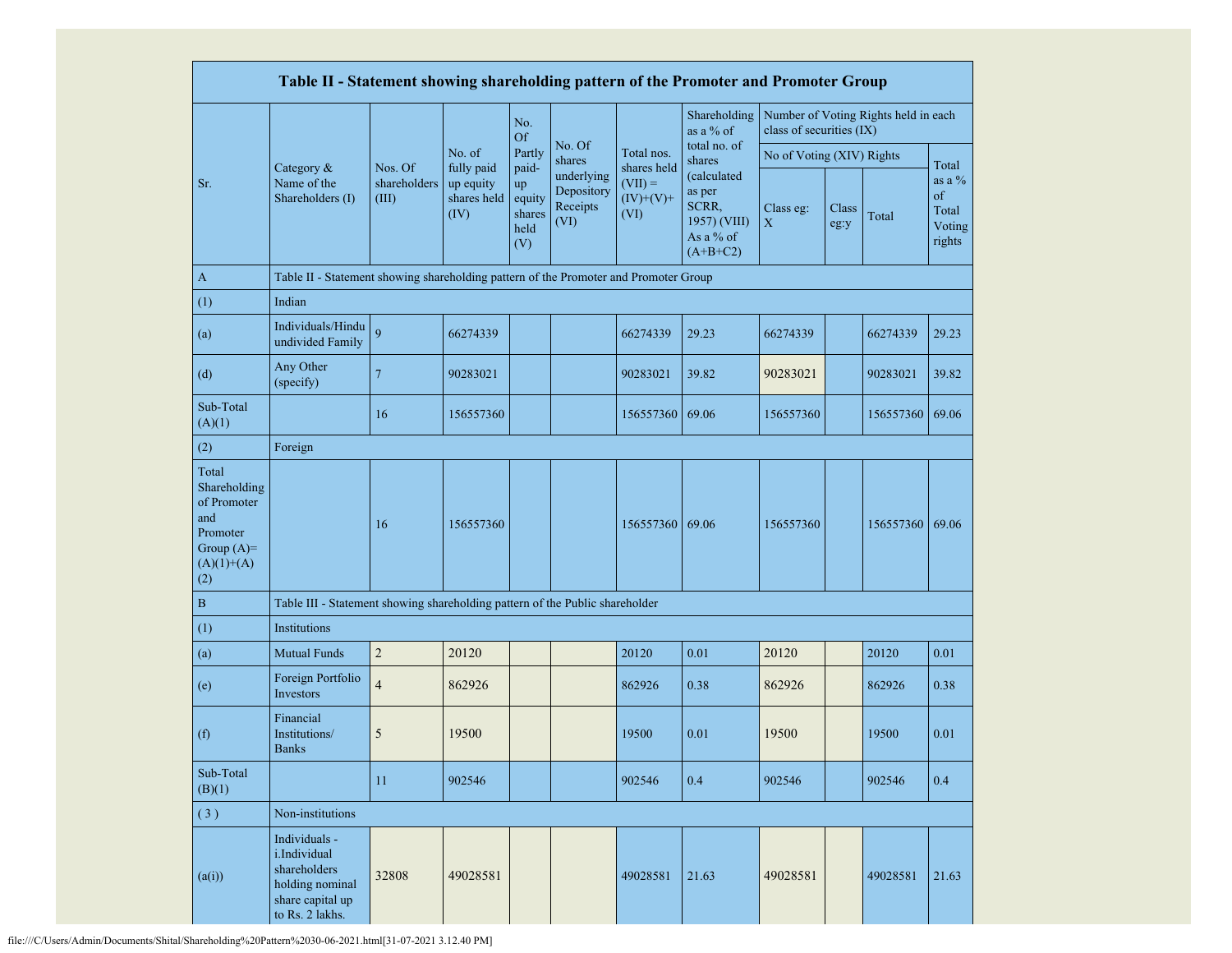| (a(ii))                                                                       | Individuals - ii.<br>Individual<br>shareholders<br>holding nominal<br>share capital in<br>excess of Rs. 2<br>lakhs. | 11    | 3993290   |  | 3993290   | 1.76  | 3993290   | 3993290   | 1.76  |
|-------------------------------------------------------------------------------|---------------------------------------------------------------------------------------------------------------------|-------|-----------|--|-----------|-------|-----------|-----------|-------|
| (e)                                                                           | Any Other<br>(specify)                                                                                              | 1785  | 16223973  |  | 16223973  | 7.16  | 16223973  | 16223973  | 7.16  |
| Sub-Total<br>(B)(3)                                                           |                                                                                                                     | 34604 | 69245844  |  | 69245844  | 30.54 | 69245844  | 69245844  | 30.54 |
| <b>Total Public</b><br>Shareholding<br>$(B)= (B)(1) +$<br>$(B)(2)+(B)$<br>(3) |                                                                                                                     | 34615 | 70148390  |  | 70148390  | 30.94 | 70148390  | 70148390  | 30.94 |
| $\mathbf C$                                                                   | Table IV - Statement showing shareholding pattern of the Non Promoter- Non Public shareholder                       |       |           |  |           |       |           |           |       |
| Total (<br>$A+B+C2$ )                                                         |                                                                                                                     | 34631 | 226705750 |  | 226705750 | 100   | 226705750 | 226705750 | 100   |
| Total<br>$(A+B+C)$                                                            |                                                                                                                     | 34631 | 226705750 |  | 226705750 | 100   | 226705750 | 226705750 | 100   |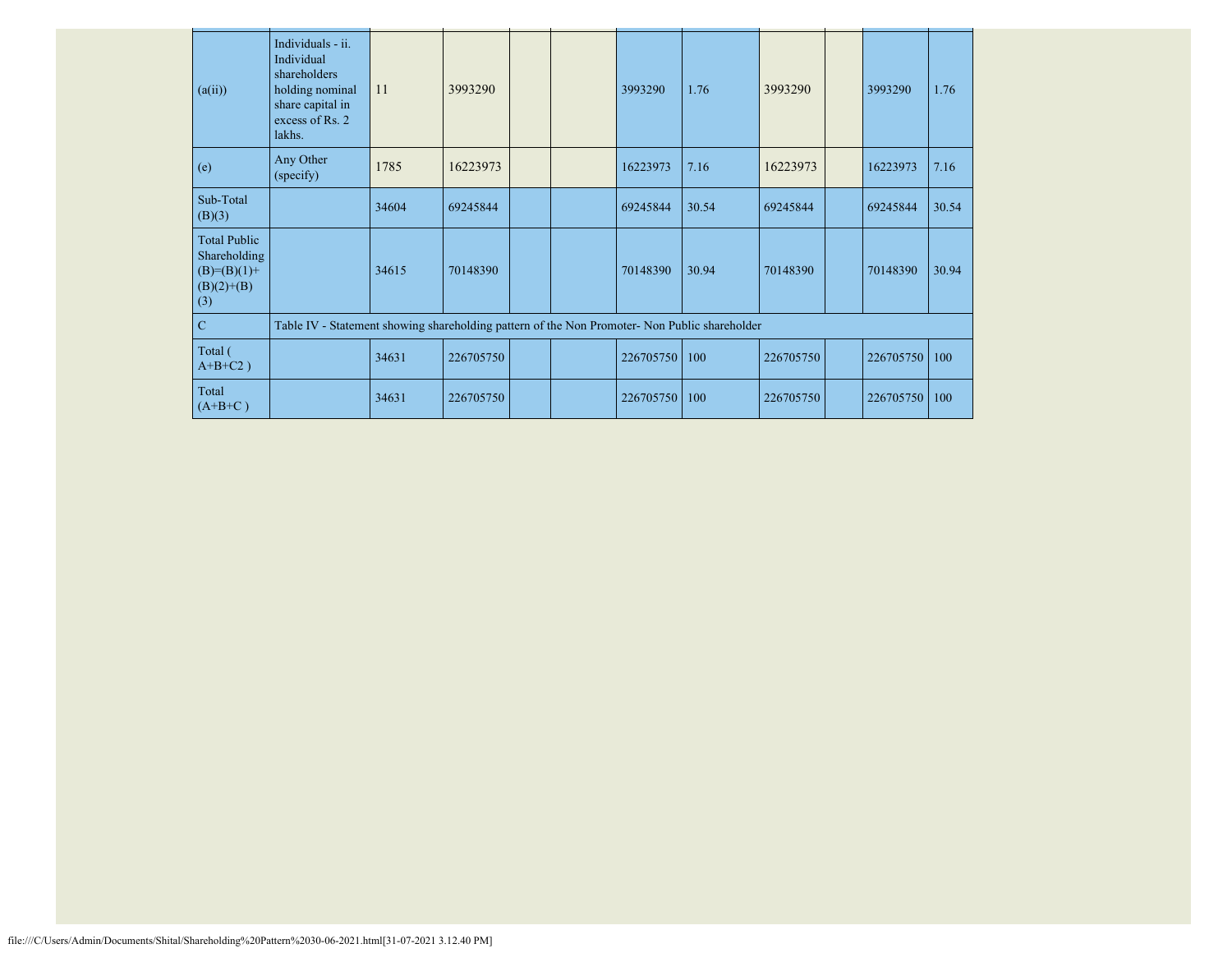| Table II - Statement showing shareholding pattern of the Promoter and Promoter Group    |                                                 |                                                  |                                                                 |                                                                                                                        |            |                                                  |            |                                                                  |                                           |
|-----------------------------------------------------------------------------------------|-------------------------------------------------|--------------------------------------------------|-----------------------------------------------------------------|------------------------------------------------------------------------------------------------------------------------|------------|--------------------------------------------------|------------|------------------------------------------------------------------|-------------------------------------------|
|                                                                                         | No. Of<br><b>Shares</b><br>Underlying           | No. of<br><b>Shares</b>                          | No. Of Shares<br>Underlying<br>Outstanding                      | Shareholding, as a %<br>assuming full<br>conversion of                                                                 |            | Number of<br>Locked in<br>shares (XII)           |            | Number of Shares<br>pledged or<br>otherwise<br>encumbered (XIII) | Number of<br>equity shares                |
| Sr.                                                                                     | Outstanding<br>convertible<br>securities<br>(X) | Underlying<br>Outstanding<br>Warrants<br>$(X_i)$ | convertible<br>securities and<br>No. Of<br>Warrants (Xi)<br>(a) | convertible securities (<br>as a percentage of<br>diluted share capital)<br>$(XI) = (VII)+(X) As a$<br>% of $(A+B+C2)$ | No.<br>(a) | As a<br>$%$ of<br>total<br>Shares<br>held<br>(b) | No.<br>(a) | As a % of total<br>Shares held<br>(b)                            | held in<br>dematerialized<br>form $(XIV)$ |
| $\mathbf{A}$                                                                            |                                                 |                                                  |                                                                 | Table II - Statement showing shareholding pattern of the Promoter and Promoter Group                                   |            |                                                  |            |                                                                  |                                           |
| (1)                                                                                     | Indian                                          |                                                  |                                                                 |                                                                                                                        |            |                                                  |            |                                                                  |                                           |
| (a)                                                                                     |                                                 |                                                  |                                                                 | 29.23                                                                                                                  |            |                                                  |            |                                                                  | 66274339                                  |
| (d)                                                                                     |                                                 |                                                  |                                                                 | 39.82                                                                                                                  |            |                                                  |            |                                                                  | 90283021                                  |
| Sub-Total (A)<br>(1)                                                                    |                                                 |                                                  |                                                                 | 69.06                                                                                                                  |            |                                                  |            |                                                                  | 156557360                                 |
| (2)                                                                                     | Foreign                                         |                                                  |                                                                 |                                                                                                                        |            |                                                  |            |                                                                  |                                           |
| Total<br>Shareholding<br>of Promoter<br>and Promoter<br>Group $(A)=$<br>$(A)(1)+(A)(2)$ |                                                 |                                                  |                                                                 | 69.06                                                                                                                  |            |                                                  |            |                                                                  | 156557360                                 |
| $\, {\bf B}$                                                                            |                                                 |                                                  |                                                                 | Table III - Statement showing shareholding pattern of the Public shareholder                                           |            |                                                  |            |                                                                  |                                           |
| (1)                                                                                     | Institutions                                    |                                                  |                                                                 |                                                                                                                        |            |                                                  |            |                                                                  |                                           |
| (a)                                                                                     |                                                 |                                                  |                                                                 | 0.01                                                                                                                   |            |                                                  |            |                                                                  | 8870                                      |
| (e)                                                                                     |                                                 |                                                  |                                                                 | 0.38                                                                                                                   |            |                                                  |            |                                                                  | 862926                                    |
| (f)                                                                                     |                                                 |                                                  |                                                                 | 0.01                                                                                                                   |            |                                                  |            |                                                                  | 9250                                      |
| Sub-Total (B)<br>(1)                                                                    |                                                 |                                                  |                                                                 | 0.4                                                                                                                    |            |                                                  |            |                                                                  | 881046                                    |
| $\overline{3)}$                                                                         | Non-institutions                                |                                                  |                                                                 |                                                                                                                        |            |                                                  |            |                                                                  |                                           |
| (a(i))                                                                                  |                                                 |                                                  |                                                                 | 21.63                                                                                                                  |            |                                                  |            |                                                                  | 45978841                                  |
| (a(ii))                                                                                 |                                                 |                                                  |                                                                 | 1.76                                                                                                                   |            |                                                  |            |                                                                  | 3993290                                   |
| (e)                                                                                     |                                                 |                                                  |                                                                 | 7.16                                                                                                                   |            |                                                  |            |                                                                  | 16219103                                  |
| Sub-Total (B)<br>(3)                                                                    |                                                 |                                                  |                                                                 | 30.54                                                                                                                  |            |                                                  |            |                                                                  | 66191234                                  |
| <b>Total Public</b><br>Shareholding<br>$(B)=(B)(1)+$<br>$(B)(2)+(B)(3)$                 |                                                 |                                                  |                                                                 | 30.94                                                                                                                  |            |                                                  |            |                                                                  | 67072280                                  |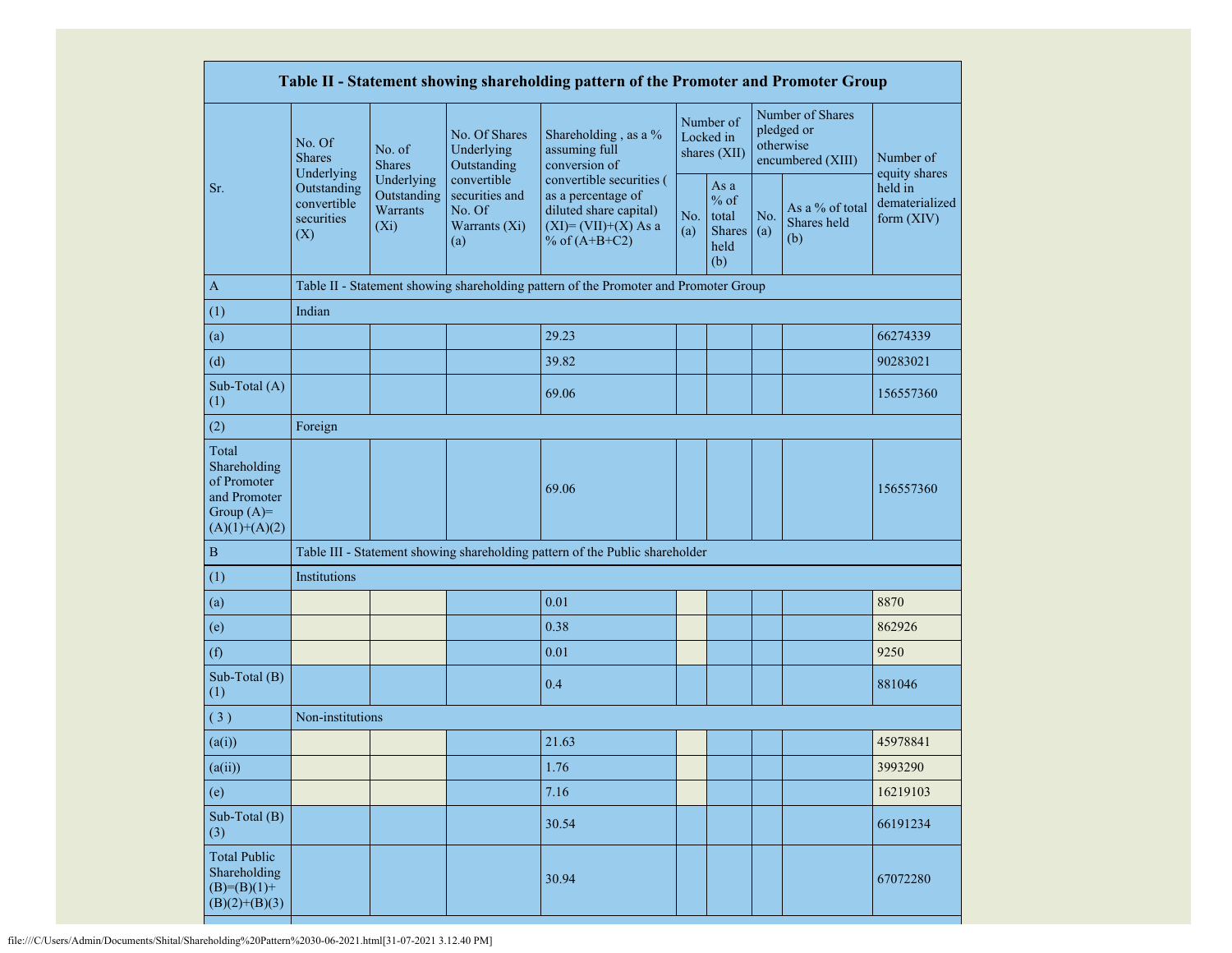| $\overline{\mathbf{C}}$                                                                                     |                  | Table IV - Statement showing shareholding pattern of the Non Promoter- Non Public shareholder |  |  |  |  |  |  |  |  |
|-------------------------------------------------------------------------------------------------------------|------------------|-----------------------------------------------------------------------------------------------|--|--|--|--|--|--|--|--|
| Total<br>$A+B+C2$ )                                                                                         |                  | 223629640<br>100                                                                              |  |  |  |  |  |  |  |  |
| Total<br>$(A+B+C)$                                                                                          | 223629640<br>100 |                                                                                               |  |  |  |  |  |  |  |  |
| Textual<br>Disclosure of notes on shareholding pattern for company remarks explanatory<br>Information $(1)$ |                  |                                                                                               |  |  |  |  |  |  |  |  |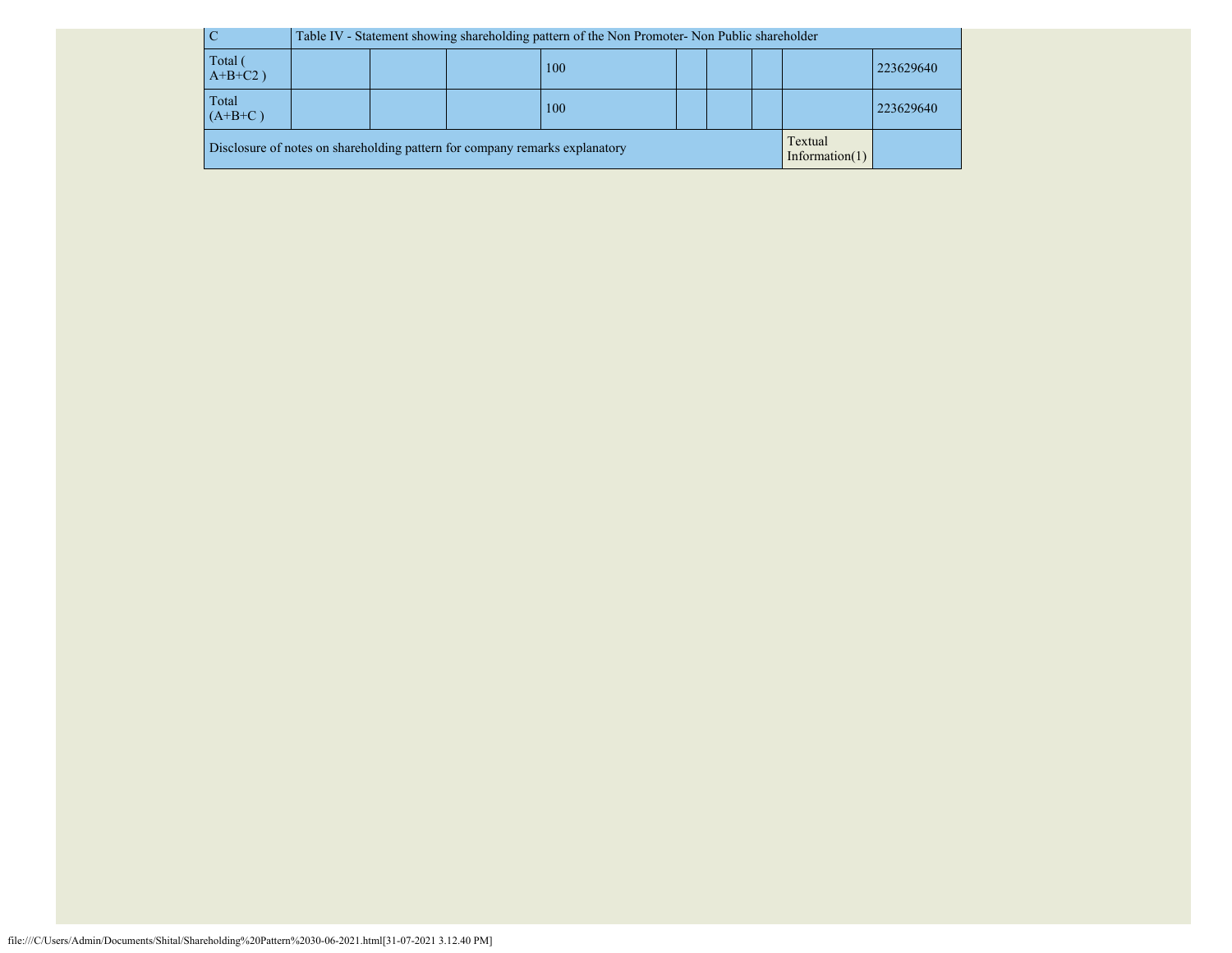| <b>Text Block</b>     |                                                                                                                                                                                                                                                                                                                                                                                                                                                                                                                                                                                                                                                                                      |  |  |  |  |  |  |  |
|-----------------------|--------------------------------------------------------------------------------------------------------------------------------------------------------------------------------------------------------------------------------------------------------------------------------------------------------------------------------------------------------------------------------------------------------------------------------------------------------------------------------------------------------------------------------------------------------------------------------------------------------------------------------------------------------------------------------------|--|--|--|--|--|--|--|
| Textual Information() | Mr. Vinod Haritwal and Mr. Rameshkumar More does not fall within the ambit of definition of Promoter<br>or Promoter Group as defined under SEBI (Issue of capital and disclosure requirements) Regulations,<br>2018 and the Company have applied for Reclassification of them along with others from Promoter and<br>Promoter group category to Public Category. As on date, the said application is pending with BSE. The<br>Company have also applied for Reclassification of Mrs. Manisha Dujodwala, Mrs. Shivani Rajgarhia<br>and M/s Waluj Beverages LLP from Promoter and Promoter group category to Public Category. As on<br>date, the said application is pending with BSE. |  |  |  |  |  |  |  |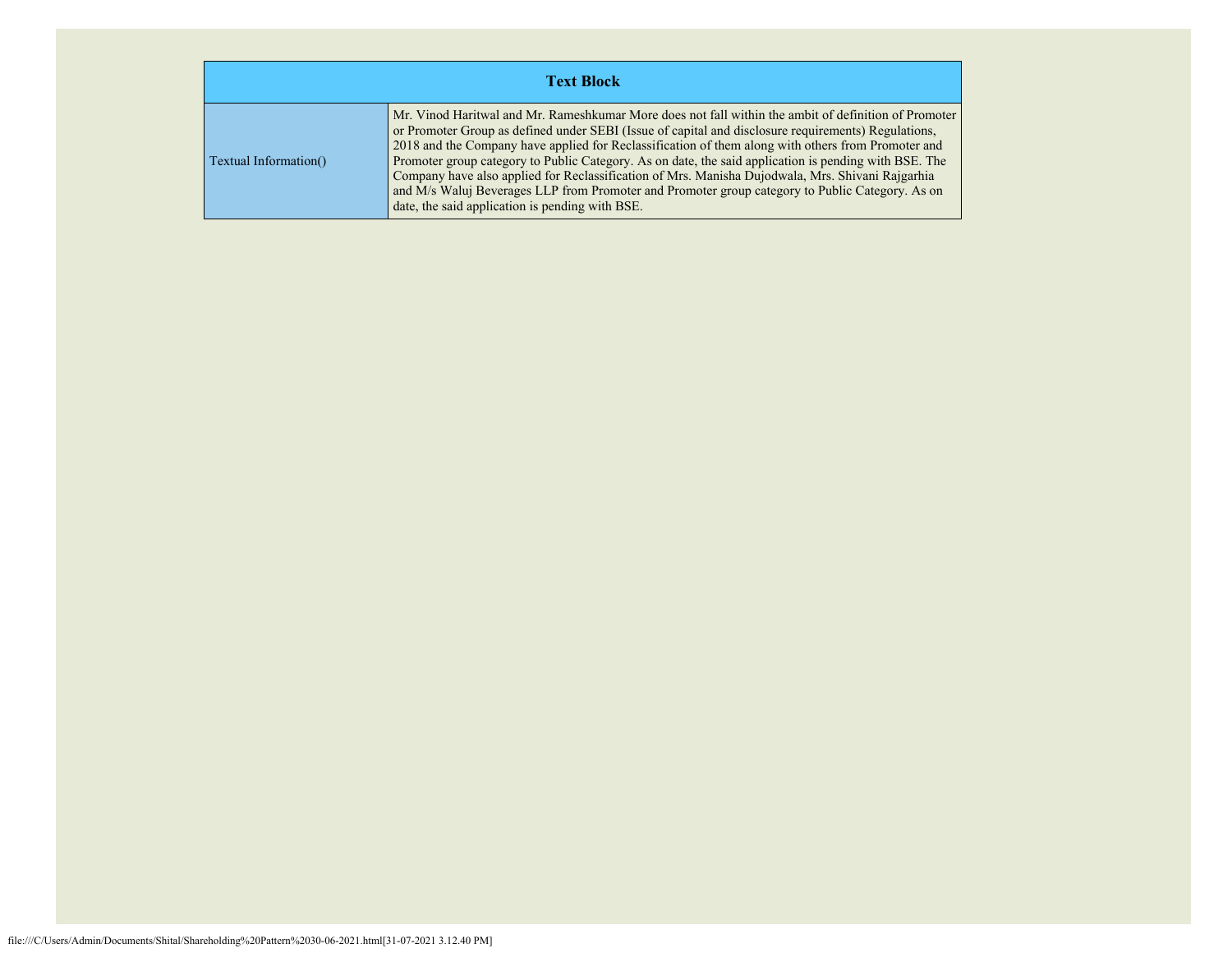| <b>Individuals/Hindu undivided Family</b>                                                                            |                            |                     |                         |                         |                            |              |                         |  |  |
|----------------------------------------------------------------------------------------------------------------------|----------------------------|---------------------|-------------------------|-------------------------|----------------------------|--------------|-------------------------|--|--|
| Searial No.                                                                                                          | $\mathbf{1}$               | $\overline{c}$      | $\overline{\mathbf{3}}$ | $\overline{\mathbf{4}}$ | 5                          | 6            | $\boldsymbol{7}$        |  |  |
| Name of the<br>Shareholders (I)                                                                                      | Umeshkumar<br>Nandlal More | Niraj Kumar<br>More | Premlata More           | Yash More               | Aman<br>Nirajkumar<br>More | Pallavi More | Niraj Kumar<br>More Huf |  |  |
| PAN(II)                                                                                                              | AACPM6443R                 | AADPM7225Q          | AANPM5792L              | CNYPM7175B              | CNYPM7177D                 | AEDPM0567P   | AAAHN2180A              |  |  |
| No. of fully paid<br>up equity shares<br>held (IV)                                                                   | 22805999                   | 17852106            | 12724455                | 4758060                 | 4758060                    | 3149409      | 173650                  |  |  |
| No. Of Partly<br>paid-up equity<br>shares held (V)                                                                   |                            |                     |                         |                         |                            |              |                         |  |  |
| No. Of shares<br>underlying<br>Depository<br>Receipts (VI)                                                           |                            |                     |                         |                         |                            |              |                         |  |  |
| Total nos. shares<br>$\text{held (VII)} =$<br>$(IV)+(V)+(VI)$                                                        | 22805999                   | 17852106            | 12724455                | 4758060                 | 4758060                    | 3149409      | 173650                  |  |  |
| Shareholding as a<br>% of total no. of<br>shares (calculated<br>as per SCRR,<br>1957) (VIII) As a<br>% of $(A+B+C2)$ | 10.06                      | 7.87                | 5.61                    | 2.1                     | 2.1                        | 1.39         | 0.08                    |  |  |
| Number of Voting Rights held in each class of securities (IX)                                                        |                            |                     |                         |                         |                            |              |                         |  |  |
| Class eg:X                                                                                                           | 22805999                   | 17852106            | 12724455                | 4758060                 | 4758060                    | 3149409      | 173650                  |  |  |
| Class eg:y                                                                                                           |                            |                     |                         |                         |                            |              |                         |  |  |
| Total                                                                                                                | 22805999                   | 17852106            | 12724455                | 4758060                 | 4758060                    | 3149409      | 173650                  |  |  |
| Total as a % of<br><b>Total Voting</b><br>rights                                                                     | 10.06                      | 7.87                | 5.61                    | 2.1                     | 2.1                        | 1.39         | 0.08                    |  |  |
| No. Of Shares<br>Underlying<br>Outstanding<br>convertible<br>securities $(X)$                                        |                            |                     |                         |                         |                            |              |                         |  |  |
| No. of Shares<br>Underlying<br>Outstanding<br>Warrants (Xi)                                                          |                            |                     |                         |                         |                            |              |                         |  |  |
| No. Of Shares<br>Underlying<br>Outstanding                                                                           |                            |                     |                         |                         |                            |              |                         |  |  |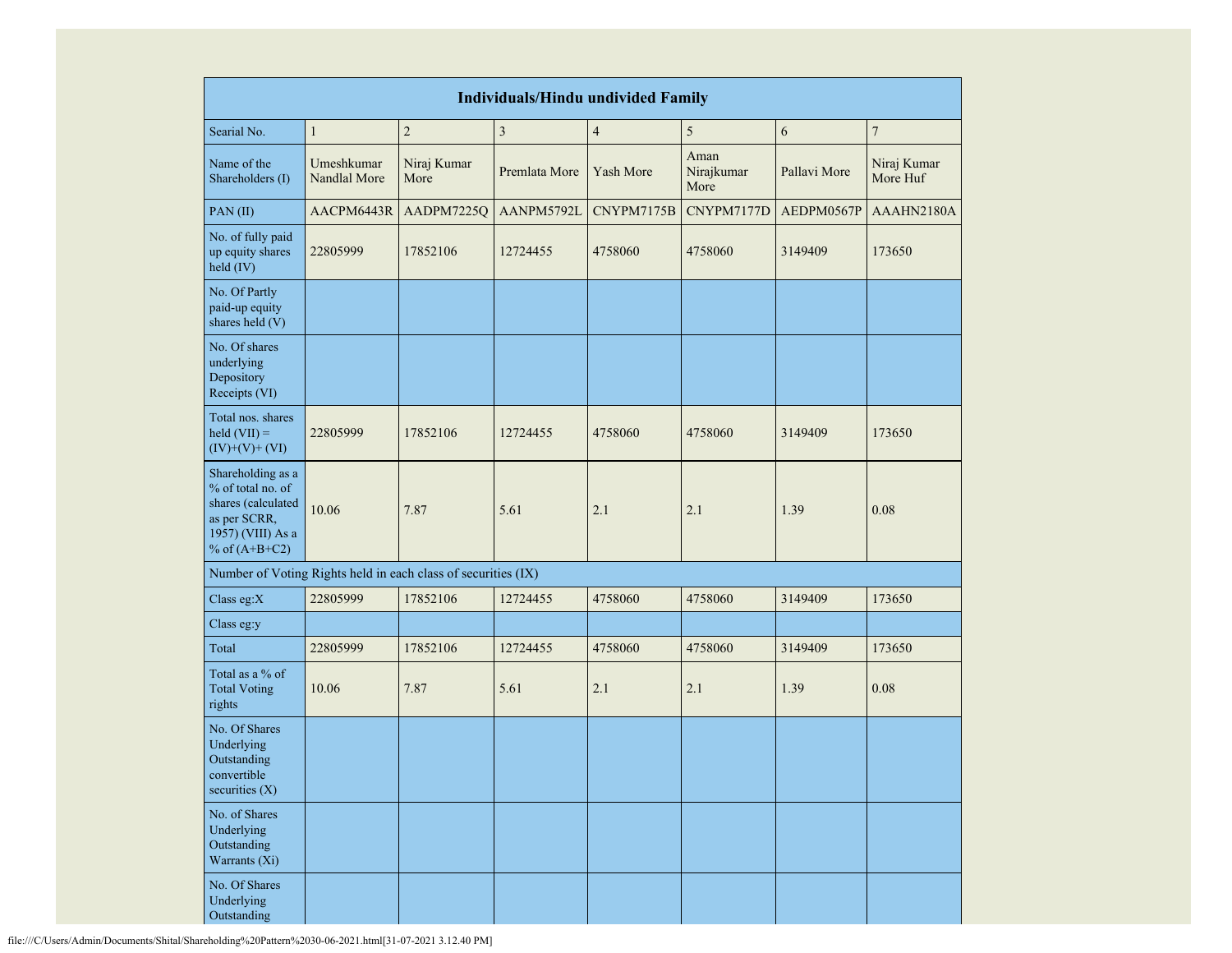| convertible<br>securities and No.<br>Of Warrants $(X_i)$<br>(a)                                                                                                                          |          |          |                   |                   |                   |                   |                   |
|------------------------------------------------------------------------------------------------------------------------------------------------------------------------------------------|----------|----------|-------------------|-------------------|-------------------|-------------------|-------------------|
| Shareholding, as<br>a % assuming full<br>conversion of<br>convertible<br>securities (as a<br>percentage of<br>diluted share<br>capital) (XI)=<br>$(VII)+(Xi)(a) As$<br>a % of $(A+B+C2)$ | 10.06    | 7.87     | 5.61              | 2.1               | 2.1               | 1.39              | 0.08              |
| Number of Locked in shares (XII)                                                                                                                                                         |          |          |                   |                   |                   |                   |                   |
| No. (a)                                                                                                                                                                                  |          |          |                   |                   |                   |                   |                   |
| As a % of total<br>Shares held (b)                                                                                                                                                       |          |          |                   |                   |                   |                   |                   |
| Number of Shares pledged or otherwise encumbered (XIII)                                                                                                                                  |          |          |                   |                   |                   |                   |                   |
| No. (a)                                                                                                                                                                                  |          |          |                   |                   |                   |                   |                   |
| As a % of total<br>Shares held (b)                                                                                                                                                       |          |          |                   |                   |                   |                   |                   |
| Number of equity<br>shares held in<br>dematerialized<br>form $(XIV)$                                                                                                                     | 22805999 | 17852106 | 12724455          | 4758060           | 4758060           | 3149409           | 173650            |
| Reason for not providing PAN                                                                                                                                                             |          |          |                   |                   |                   |                   |                   |
| Reason for not<br>providing PAN                                                                                                                                                          |          |          |                   |                   |                   |                   |                   |
| Shareholder type                                                                                                                                                                         | Promoter | Promoter | Promoter<br>Group | Promoter<br>Group | Promoter<br>Group | Promoter<br>Group | Promoter<br>Group |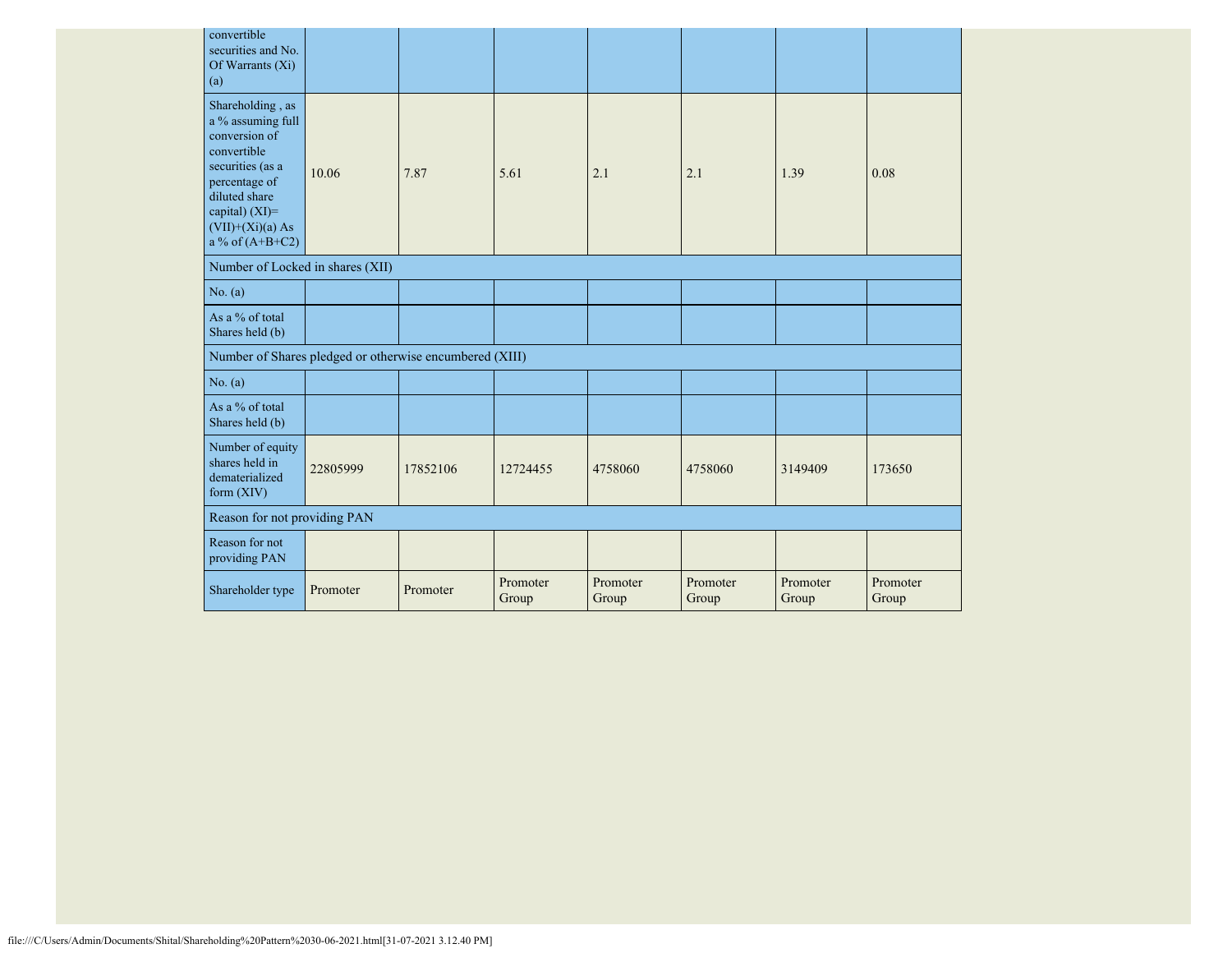|                                                                                                                      | <b>Individuals/Hindu undivided Family</b>                     |                  |                       |  |  |  |  |  |  |  |
|----------------------------------------------------------------------------------------------------------------------|---------------------------------------------------------------|------------------|-----------------------|--|--|--|--|--|--|--|
| Searial No.                                                                                                          | $\,8\,$                                                       | $\boldsymbol{9}$ |                       |  |  |  |  |  |  |  |
| Name of the<br>Shareholders (I)                                                                                      | Rameshkumar Radhakishan More                                  | Vinod R Haritwal | Click here to go back |  |  |  |  |  |  |  |
| PAN (II)                                                                                                             | AADPM7235N                                                    | AAAPH0577K       | Total                 |  |  |  |  |  |  |  |
| No. of fully paid<br>up equity shares<br>held (IV)                                                                   | 21600                                                         | 31000            | 66274339              |  |  |  |  |  |  |  |
| No. Of Partly paid-<br>up equity shares<br>held (V)                                                                  |                                                               |                  |                       |  |  |  |  |  |  |  |
| No. Of shares<br>underlying<br>Depository<br>Receipts (VI)                                                           |                                                               |                  |                       |  |  |  |  |  |  |  |
| Total nos. shares<br>held $(VII) = (IV) +$<br>$(V)$ + $(VI)$                                                         | 21600                                                         | 31000            | 66274339              |  |  |  |  |  |  |  |
| Shareholding as a<br>% of total no. of<br>shares (calculated<br>as per SCRR,<br>1957) (VIII) As a<br>% of $(A+B+C2)$ | 0.01                                                          | 0.01             | 29.23                 |  |  |  |  |  |  |  |
|                                                                                                                      | Number of Voting Rights held in each class of securities (IX) |                  |                       |  |  |  |  |  |  |  |
| Class eg:X                                                                                                           | 21600                                                         | 31000            | 66274339              |  |  |  |  |  |  |  |
| Class eg:y                                                                                                           |                                                               |                  |                       |  |  |  |  |  |  |  |
| Total                                                                                                                | 21600                                                         | 31000            | 66274339              |  |  |  |  |  |  |  |
| Total as a % of<br><b>Total Voting rights</b>                                                                        | 0.01                                                          | 0.01             | 29.23                 |  |  |  |  |  |  |  |
| No. Of Shares<br>Underlying<br>Outstanding<br>convertible<br>securities $(X)$                                        |                                                               |                  |                       |  |  |  |  |  |  |  |
| No. of Shares<br>Underlying<br>Outstanding<br>Warrants (Xi)                                                          |                                                               |                  |                       |  |  |  |  |  |  |  |
| No. Of Shares<br>Underlying<br>Outstanding<br>convertible<br>securities and No.<br>Of Warrants (Xi)                  |                                                               |                  |                       |  |  |  |  |  |  |  |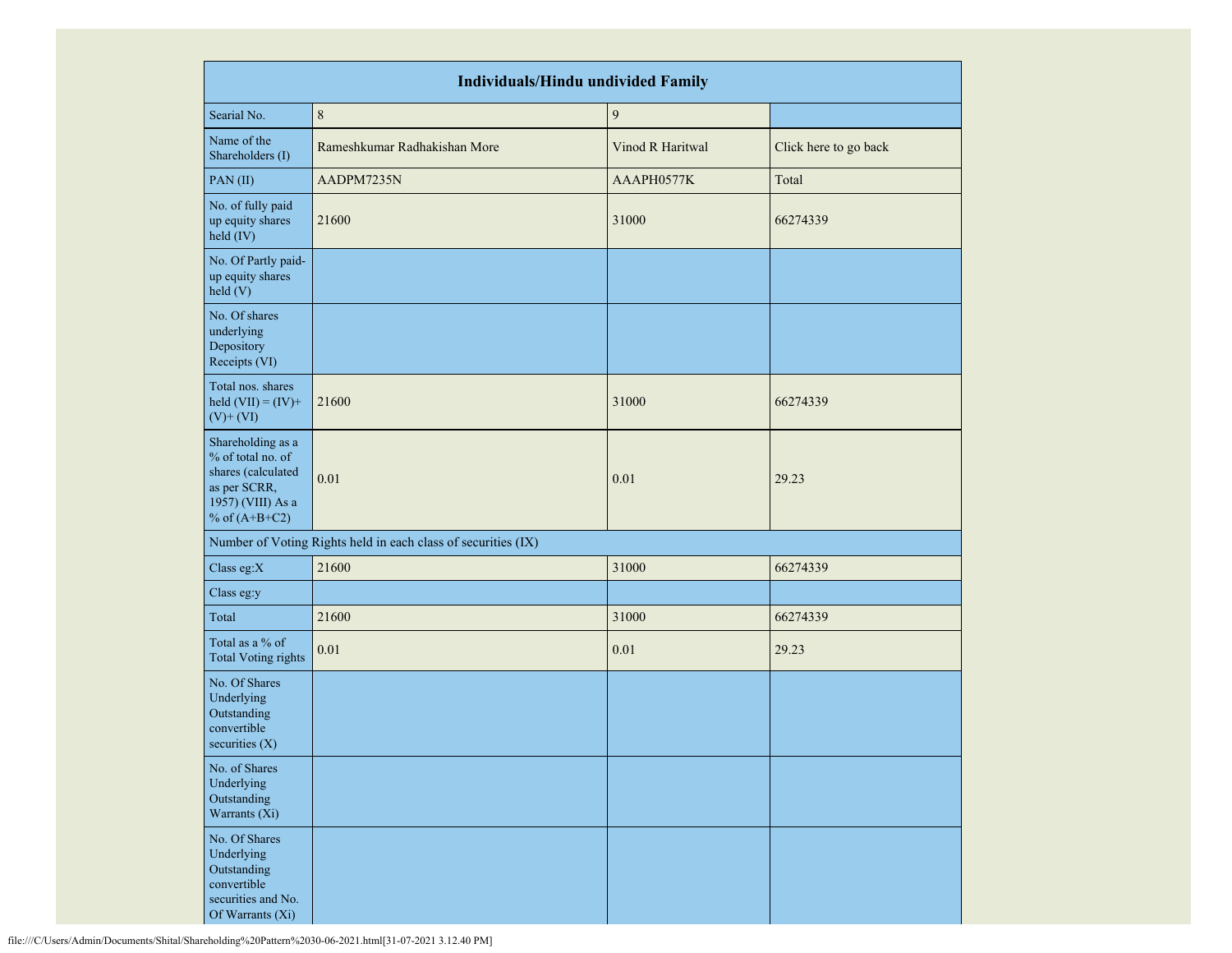| (a)                                                                                                                                                                                      |                                                         |                |          |  |  |
|------------------------------------------------------------------------------------------------------------------------------------------------------------------------------------------|---------------------------------------------------------|----------------|----------|--|--|
| Shareholding, as a<br>% assuming full<br>conversion of<br>convertible<br>securities (as a<br>percentage of<br>diluted share<br>capital) (XI)=<br>$(VII)+(Xi)(a)$ As a<br>% of $(A+B+C2)$ | 0.01                                                    | 0.01           | 29.23    |  |  |
| Number of Locked in shares (XII)                                                                                                                                                         |                                                         |                |          |  |  |
| No. (a)                                                                                                                                                                                  |                                                         |                |          |  |  |
| As a % of total<br>Shares held (b)                                                                                                                                                       |                                                         |                |          |  |  |
|                                                                                                                                                                                          | Number of Shares pledged or otherwise encumbered (XIII) |                |          |  |  |
| No. (a)                                                                                                                                                                                  |                                                         |                |          |  |  |
| As a % of total<br>Shares held (b)                                                                                                                                                       |                                                         |                |          |  |  |
| Number of equity<br>shares held in<br>dematerialized<br>form $(XIV)$                                                                                                                     | 21600                                                   | 31000          | 66274339 |  |  |
| Reason for not providing PAN                                                                                                                                                             |                                                         |                |          |  |  |
| Reason for not<br>providing PAN                                                                                                                                                          |                                                         |                |          |  |  |
| Shareholder type                                                                                                                                                                         | Promoter Group                                          | Promoter Group |          |  |  |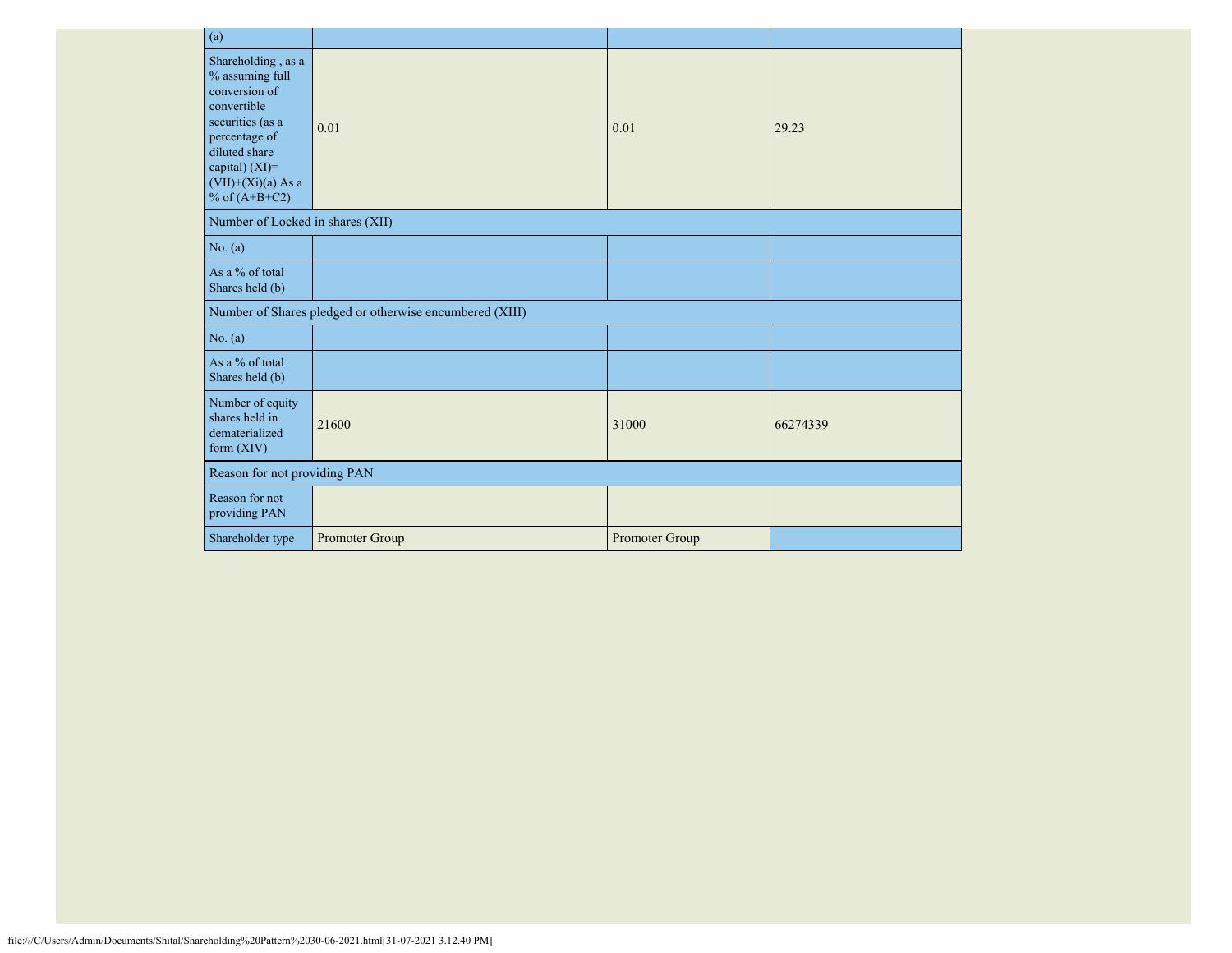|                                                                                                                      | <b>Any Other (specify)</b>                                 |                      |                            |                                                          |                        |                            |                                         |  |  |  |  |  |  |  |
|----------------------------------------------------------------------------------------------------------------------|------------------------------------------------------------|----------------------|----------------------------|----------------------------------------------------------|------------------------|----------------------------|-----------------------------------------|--|--|--|--|--|--|--|
| Searial No.                                                                                                          | $\mathbf{1}$                                               | $\overline{2}$       | $\mathfrak{Z}$             | $\overline{4}$                                           | 5                      | 6                          | $\boldsymbol{7}$                        |  |  |  |  |  |  |  |
| Category                                                                                                             | Person Acting<br>Person Acting<br>in Concert<br>in Concert |                      | <b>Bodies</b><br>Corporate | <b>Bodies</b><br><b>Bodies</b><br>Corporate<br>Corporate |                        | <b>Bodies</b><br>Corporate | <b>Bodies</b><br>Corporate              |  |  |  |  |  |  |  |
| Name of the<br>Shareholders (I)                                                                                      | Shivani<br>Rajgarhia                                       | Manisha<br>Dujodwala |                            | Ridhi Sidhi<br>Ltd.                                      | Growel<br>Projects Llp | Radhakishan<br>Nandlal Llp | <b>Bubna More</b><br>And Company<br>Llp |  |  |  |  |  |  |  |
| PAN(II)                                                                                                              | AADPR1328M                                                 | AABPD3368F           | AABCP0317K                 | AAACR3412N                                               | AAQFG4670A             | AASFR8892B                 | AAPFB4397Q                              |  |  |  |  |  |  |  |
| No. of the<br>Shareholders (I)                                                                                       | $\mathbf{1}$                                               | $\mathbf{1}$         | $\mathbf{1}$               | $\mathbf{1}$                                             | $\mathbf{1}$           | 1                          | 1                                       |  |  |  |  |  |  |  |
| No. of fully paid<br>up equity shares<br>held (IV)                                                                   | 720500                                                     | 482500               | 42886151                   | 32359000                                                 | 12558000               | 1088120                    | 188750                                  |  |  |  |  |  |  |  |
| No. Of Partly paid-<br>up equity shares<br>held(V)                                                                   |                                                            |                      |                            |                                                          |                        |                            |                                         |  |  |  |  |  |  |  |
| No. Of shares<br>underlying<br>Depository<br>Receipts (VI)                                                           |                                                            |                      |                            |                                                          |                        |                            |                                         |  |  |  |  |  |  |  |
| Total nos. shares<br>held $(VII) = (IV) +$<br>$(V)$ + $(VI)$                                                         | 482500<br>720500<br>0.32<br>0.21                           |                      | 42886151                   | 32359000                                                 | 12558000               | 1088120                    | 188750                                  |  |  |  |  |  |  |  |
| Shareholding as a<br>% of total no. of<br>shares (calculated<br>as per SCRR,<br>1957) (VIII) As a<br>% of $(A+B+C2)$ |                                                            |                      | 18.92                      | 14.27                                                    | 5.54                   | 0.48                       | 0.08                                    |  |  |  |  |  |  |  |
| Number of Voting Rights held in each class of securities (IX)                                                        |                                                            |                      |                            |                                                          |                        |                            |                                         |  |  |  |  |  |  |  |
| Class eg: $X$                                                                                                        | 720500                                                     | 482500               | 42886151                   | 32359000                                                 | 12558000               | 1088120                    | 188750                                  |  |  |  |  |  |  |  |
| Class eg:y                                                                                                           |                                                            |                      |                            |                                                          |                        |                            |                                         |  |  |  |  |  |  |  |
| Total                                                                                                                | 720500                                                     | 482500               | 42886151                   | 32359000                                                 | 12558000               | 1088120                    | 188750                                  |  |  |  |  |  |  |  |
| Total as a % of<br><b>Total Voting rights</b>                                                                        | 0.32                                                       | 0.21                 | 18.92                      | 14.27                                                    | 5.54                   | 0.48                       | $0.08\,$                                |  |  |  |  |  |  |  |
| No. Of Shares<br>Underlying<br>Outstanding<br>convertible<br>securities $(X)$                                        |                                                            |                      |                            |                                                          |                        |                            |                                         |  |  |  |  |  |  |  |
| No. of Shares<br>Underlying<br>Outstanding                                                                           |                                                            |                      |                            |                                                          |                        |                            |                                         |  |  |  |  |  |  |  |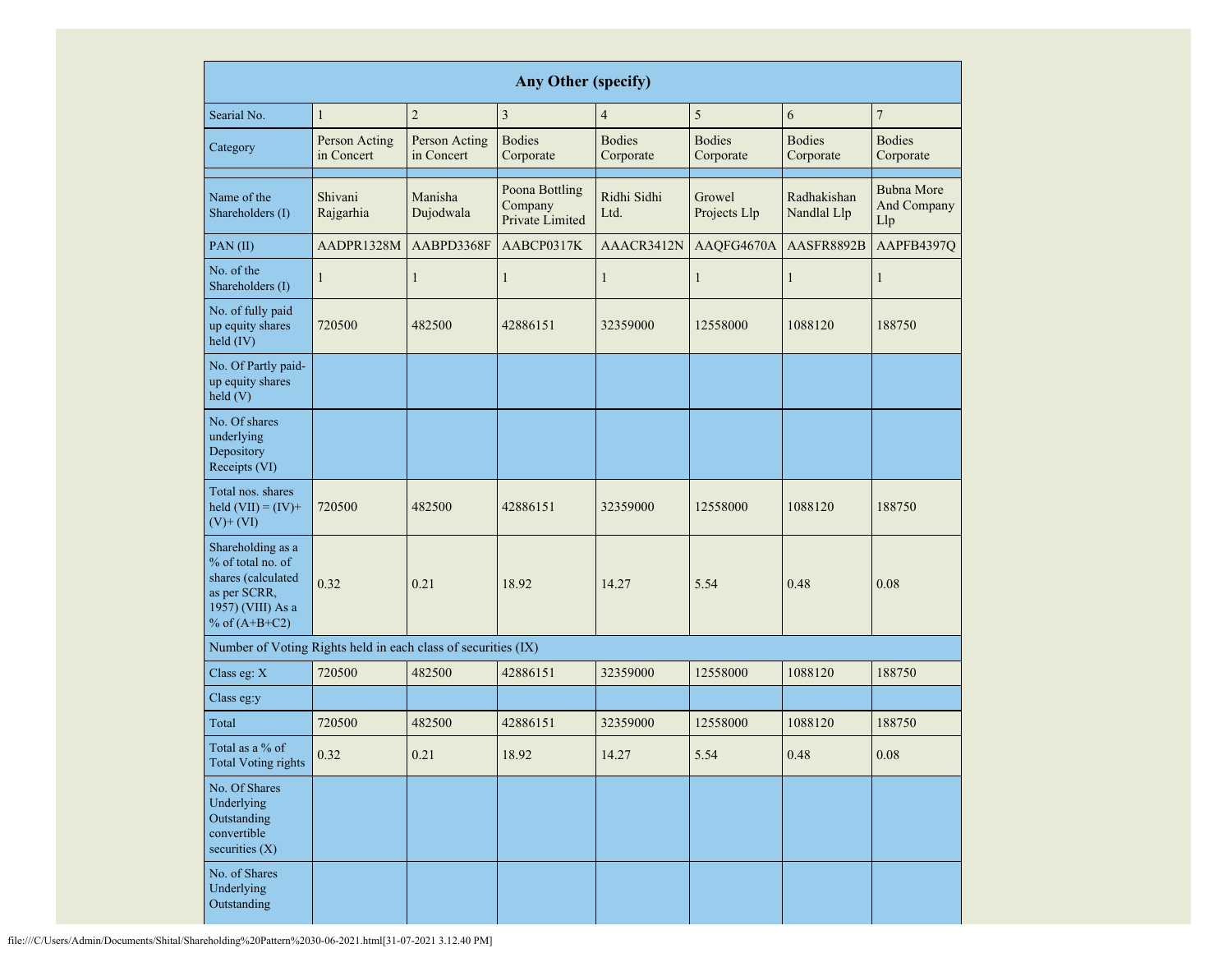| Warrants (Xi)                                                                                                                                                                        |                   |                   |                |                   |                   |                   |                   |
|--------------------------------------------------------------------------------------------------------------------------------------------------------------------------------------|-------------------|-------------------|----------------|-------------------|-------------------|-------------------|-------------------|
| No. Of Shares<br>Underlying<br>Outstanding<br>convertible<br>securities and No.<br>Of Warrants (Xi)<br>(a)                                                                           |                   |                   |                |                   |                   |                   |                   |
| Shareholding, as a<br>% assuming full<br>conversion of<br>convertible<br>securities (as a<br>percentage of<br>diluted share<br>capital) (XI)=<br>$(VII)+(X)$ As a %<br>of $(A+B+C2)$ | 0.32              | 0.21              | 18.92          | 14.27             | 5.54              | 0.48              | 0.08              |
| Number of Locked in shares (XII)                                                                                                                                                     |                   |                   |                |                   |                   |                   |                   |
| No. (a)                                                                                                                                                                              |                   |                   |                |                   |                   |                   |                   |
| As a % of total<br>Shares held (b)                                                                                                                                                   |                   |                   |                |                   |                   |                   |                   |
| Number of Shares pledged or otherwise encumbered (XIII)                                                                                                                              |                   |                   |                |                   |                   |                   |                   |
| No. (a)                                                                                                                                                                              |                   |                   |                |                   |                   |                   |                   |
| As a % of total<br>Shares held (b)                                                                                                                                                   |                   |                   |                |                   |                   |                   |                   |
| Number of equity<br>shares held in<br>dematerialized<br>form $(XIV)$                                                                                                                 | 720500            | 482500            | 42886151       | 32359000          | 12558000          | 1088120           | 188750            |
| Reason for not providing PAN                                                                                                                                                         |                   |                   |                |                   |                   |                   |                   |
| Reason for not<br>providing PAN                                                                                                                                                      |                   |                   |                |                   |                   |                   |                   |
| Shareholder type                                                                                                                                                                     | Promoter<br>Group | Promoter<br>Group | Promoter Group | Promoter<br>Group | Promoter<br>Group | Promoter<br>Group | Promoter<br>Group |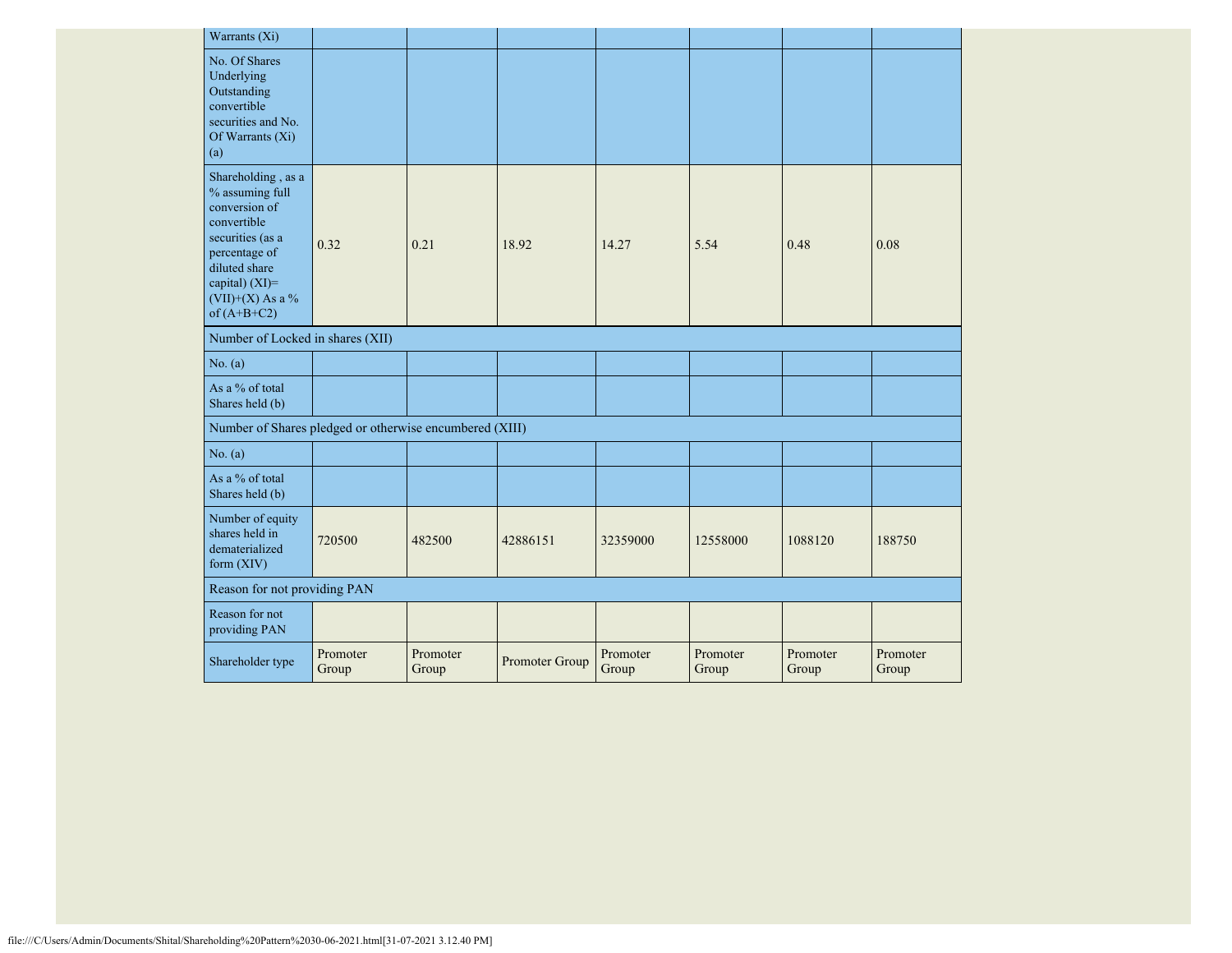|                                                                                                                      | Any Other (specify)                                           |                       |  |  |  |  |  |  |  |  |  |
|----------------------------------------------------------------------------------------------------------------------|---------------------------------------------------------------|-----------------------|--|--|--|--|--|--|--|--|--|
| Searial No.                                                                                                          | $\,8\,$                                                       |                       |  |  |  |  |  |  |  |  |  |
| Category                                                                                                             | <b>Bodies Corporate</b>                                       | Click here to go back |  |  |  |  |  |  |  |  |  |
| Name of the<br>Shareholders (I)                                                                                      | Waluj Beverages Llp                                           |                       |  |  |  |  |  |  |  |  |  |
| PAN(II)                                                                                                              | AACFW2555L                                                    | Total                 |  |  |  |  |  |  |  |  |  |
| No. of the<br>Shareholders (I)                                                                                       | $\mathbf{0}$                                                  | $\tau$                |  |  |  |  |  |  |  |  |  |
| No. of fully paid<br>up equity shares<br>held (IV)                                                                   | $\boldsymbol{0}$                                              | 90283021              |  |  |  |  |  |  |  |  |  |
| No. Of Partly paid-<br>up equity shares<br>held (V)                                                                  |                                                               |                       |  |  |  |  |  |  |  |  |  |
| No. Of shares<br>underlying<br>Depository<br>Receipts (VI)                                                           |                                                               |                       |  |  |  |  |  |  |  |  |  |
| Total nos. shares<br>held $(VII) = (IV) +$<br>$(V)$ + $(VI)$                                                         | $\boldsymbol{0}$                                              | 90283021              |  |  |  |  |  |  |  |  |  |
| Shareholding as a<br>% of total no. of<br>shares (calculated<br>as per SCRR,<br>1957) (VIII) As a<br>% of $(A+B+C2)$ | $\mathbf{0}$                                                  | 39.82                 |  |  |  |  |  |  |  |  |  |
|                                                                                                                      | Number of Voting Rights held in each class of securities (IX) |                       |  |  |  |  |  |  |  |  |  |
| Class eg: X                                                                                                          | $\boldsymbol{0}$                                              | 90283021              |  |  |  |  |  |  |  |  |  |
| Class eg:y                                                                                                           |                                                               |                       |  |  |  |  |  |  |  |  |  |
| Total                                                                                                                | $\boldsymbol{0}$                                              | 90283021              |  |  |  |  |  |  |  |  |  |
| Total as a % of<br><b>Total Voting rights</b>                                                                        | $\boldsymbol{0}$                                              | 39.82                 |  |  |  |  |  |  |  |  |  |
| No. Of Shares<br>Underlying<br>Outstanding<br>convertible<br>securities $(X)$                                        |                                                               |                       |  |  |  |  |  |  |  |  |  |
| No. of Shares<br>Underlying<br>Outstanding<br>Warrants (Xi)                                                          |                                                               |                       |  |  |  |  |  |  |  |  |  |
| No. Of Shares                                                                                                        |                                                               |                       |  |  |  |  |  |  |  |  |  |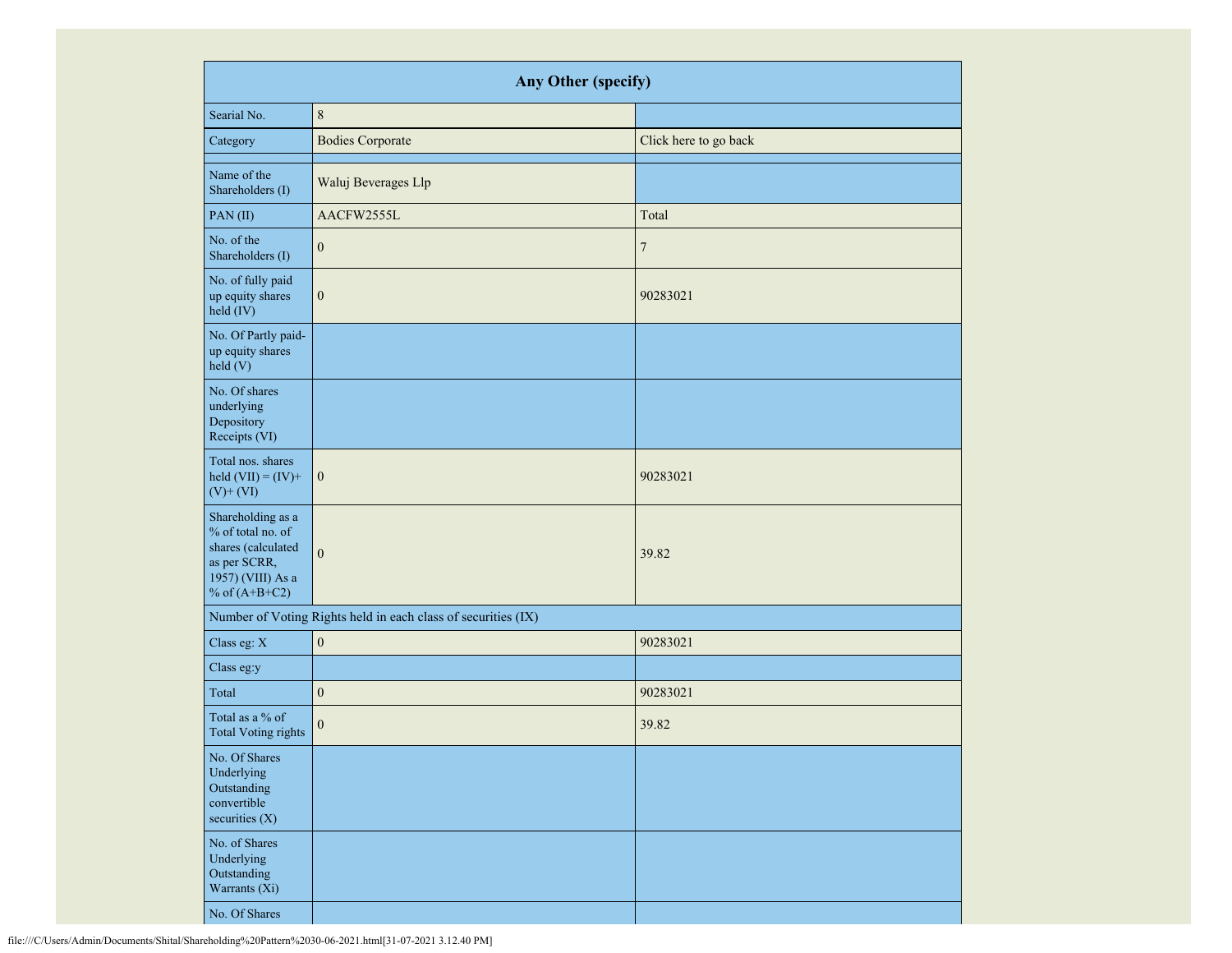| Underlying<br>Outstanding<br>convertible<br>securities and No.<br>Of Warrants (Xi)<br>(a)                                                                                            |                                                         |          |
|--------------------------------------------------------------------------------------------------------------------------------------------------------------------------------------|---------------------------------------------------------|----------|
| Shareholding, as a<br>% assuming full<br>conversion of<br>convertible<br>securities (as a<br>percentage of<br>diluted share<br>capital) (XI)=<br>$(VII)+(X)$ As a %<br>of $(A+B+C2)$ | $\mathbf{0}$                                            | 39.82    |
| Number of Locked in shares (XII)                                                                                                                                                     |                                                         |          |
| No. (a)                                                                                                                                                                              |                                                         |          |
| As a % of total<br>Shares held (b)                                                                                                                                                   |                                                         |          |
|                                                                                                                                                                                      | Number of Shares pledged or otherwise encumbered (XIII) |          |
| No. (a)                                                                                                                                                                              |                                                         |          |
| As a % of total<br>Shares held (b)                                                                                                                                                   |                                                         |          |
| Number of equity<br>shares held in<br>dematerialized<br>form (XIV)                                                                                                                   | $\boldsymbol{0}$                                        | 90283021 |
| Reason for not providing PAN                                                                                                                                                         |                                                         |          |
| Reason for not<br>providing PAN                                                                                                                                                      |                                                         |          |
| Shareholder type                                                                                                                                                                     | Promoter Group                                          |          |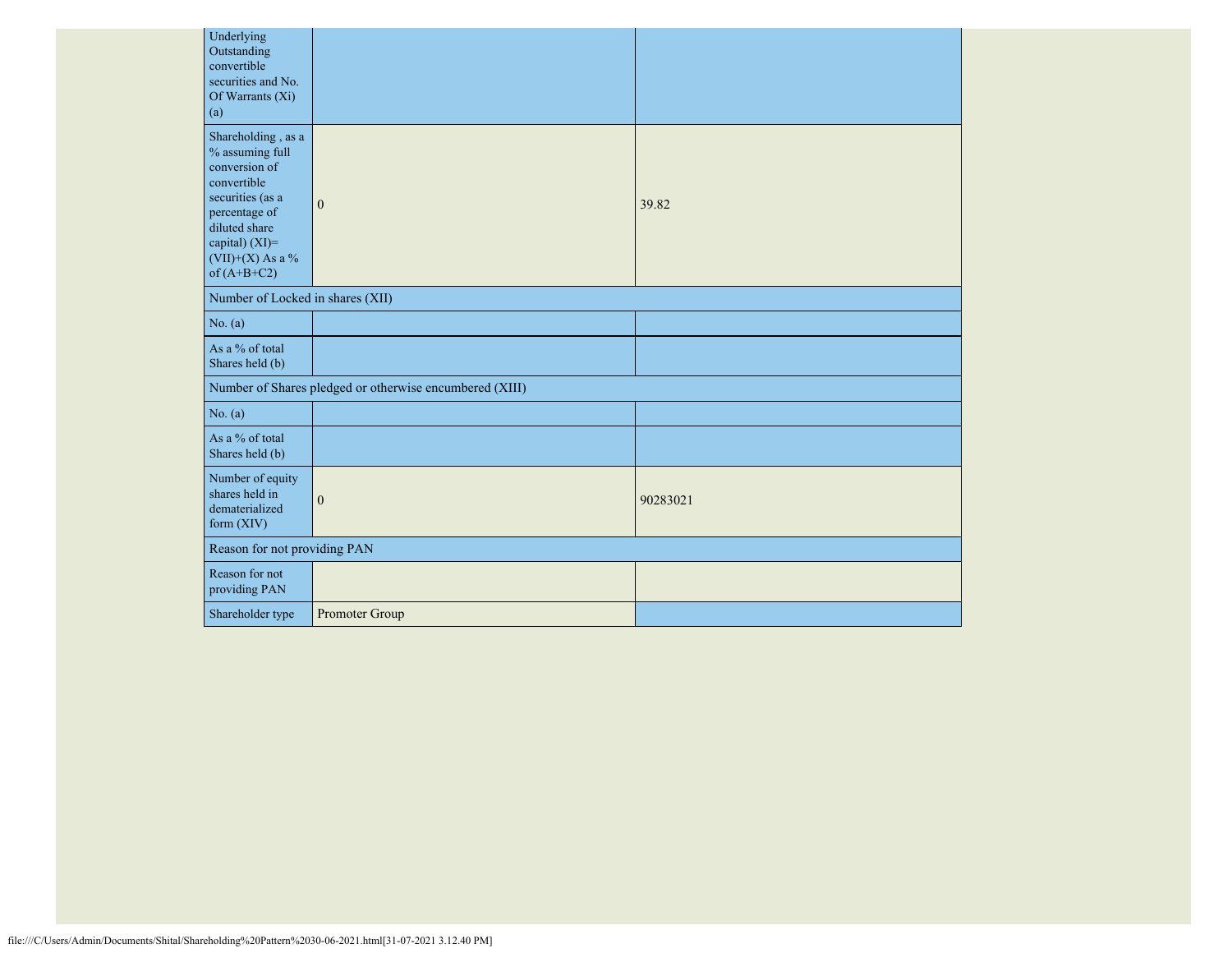|                                                                             | Any Other (specify)                                                                                                                   |                |                |                      |                              |                                     |                     |  |  |  |  |  |
|-----------------------------------------------------------------------------|---------------------------------------------------------------------------------------------------------------------------------------|----------------|----------------|----------------------|------------------------------|-------------------------------------|---------------------|--|--|--|--|--|
| Searial No.                                                                 | $\mathbf{1}$                                                                                                                          | $\sqrt{2}$     | $\overline{3}$ | $\overline{4}$       | 5                            | 6                                   | $\overline{7}$      |  |  |  |  |  |
| Category                                                                    | <b>IEPF</b>                                                                                                                           | Trusts         | <b>HUF</b>     | Foreign<br>Nationals | Non-Resident Indian<br>(NRI) | Director or Director's<br>Relatives | Clearing<br>Members |  |  |  |  |  |
| Category / More<br>than 1 percentage                                        | Category                                                                                                                              | Category       | Category       | Category             | Category                     | Category                            | Category            |  |  |  |  |  |
| Name of the<br>Shareholders (I)                                             |                                                                                                                                       |                |                |                      |                              |                                     |                     |  |  |  |  |  |
| PAN(II)                                                                     |                                                                                                                                       |                |                |                      |                              |                                     |                     |  |  |  |  |  |
| No. of the<br>Shareholders (I)                                              | $\mathbf{1}$                                                                                                                          | $\overline{2}$ | 840            | $\mathbf{1}$         | 639                          | $\overline{4}$                      | 94                  |  |  |  |  |  |
| No. of fully paid<br>up equity shares<br>held (IV)                          | 2174127                                                                                                                               | 12616          | 2228332        | 1000                 | 2124154                      | 1762865                             | 361098              |  |  |  |  |  |
| No. Of Partly paid-<br>up equity shares<br>held(V)                          |                                                                                                                                       |                |                |                      |                              |                                     |                     |  |  |  |  |  |
| No. Of shares<br>underlying<br>Depository<br>Receipts (VI)                  |                                                                                                                                       |                |                |                      |                              |                                     |                     |  |  |  |  |  |
| Total nos. shares<br>held $(VII) = (IV) +$<br>$(V)$ + $(VI)$                | 2174127<br>12616<br>Shareholding as a<br>% of total no. of<br>shares (calculated<br>0.96<br>0.01<br>as per SCRR,<br>1957) (VIII) As a |                | 2228332        | 1000                 | 2124154                      | 1762865                             | 361098              |  |  |  |  |  |
| % of $(A+B+C2)$                                                             |                                                                                                                                       |                | 0.98           | $\boldsymbol{0}$     | 0.94                         | 0.78                                | 0.16                |  |  |  |  |  |
| Number of Voting Rights held in each class of securities (IX)               |                                                                                                                                       |                |                |                      |                              |                                     |                     |  |  |  |  |  |
| Class eg: X                                                                 | 2174127                                                                                                                               | 12616          | 2228332        | 1000                 | 2124154                      | 1762865                             | 361098              |  |  |  |  |  |
| Class eg:y                                                                  |                                                                                                                                       |                |                |                      |                              |                                     |                     |  |  |  |  |  |
| Total                                                                       | 2174127                                                                                                                               | 12616          | 2228332        | 1000                 | 2124154                      | 1762865                             | 361098              |  |  |  |  |  |
| Total as a % of<br><b>Total Voting rights</b>                               | 0.96                                                                                                                                  | $0.01\,$       | 0.98           | $\boldsymbol{0}$     | 0.94                         | 0.78                                | 0.16                |  |  |  |  |  |
| No. Of Shares<br>Underlying<br>Outstanding<br>convertible<br>securities (X) |                                                                                                                                       |                |                |                      |                              |                                     |                     |  |  |  |  |  |
| No. of Shares<br>Underlying                                                 |                                                                                                                                       |                |                |                      |                              |                                     |                     |  |  |  |  |  |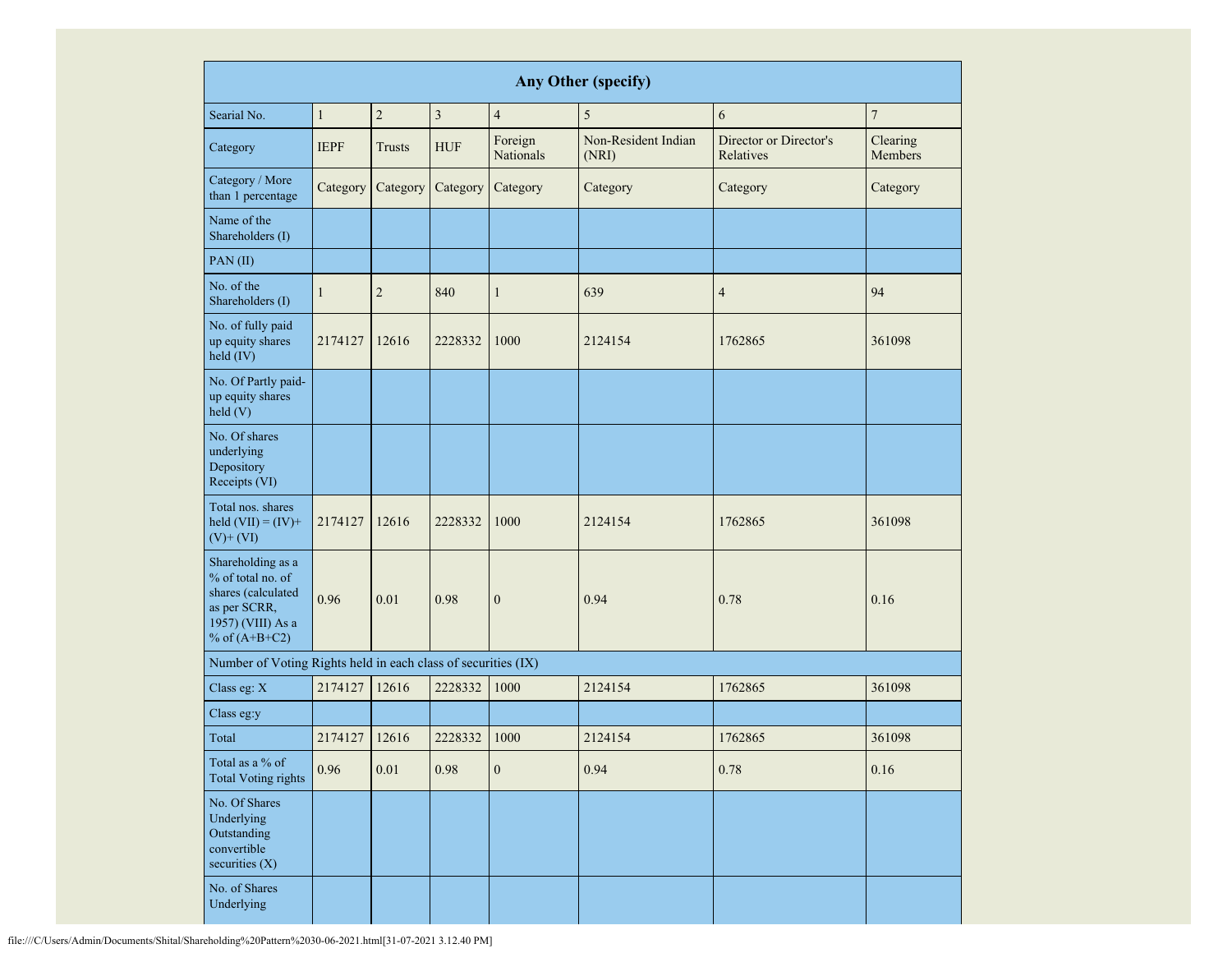| Outstanding<br>Warrants (Xi)                                                                                                                                                          |         |       |         |              |         |         |        |
|---------------------------------------------------------------------------------------------------------------------------------------------------------------------------------------|---------|-------|---------|--------------|---------|---------|--------|
| No. Of Shares<br>Underlying<br>Outstanding<br>convertible<br>securities and No.<br>Of Warrants (Xi)<br>(a)                                                                            |         |       |         |              |         |         |        |
| Shareholding, as a<br>$\%$ assuming full<br>conversion of<br>convertible<br>securities (as a<br>percentage of<br>diluted share<br>capital) (XI)=<br>(VII)+(X) As a %<br>of $(A+B+C2)$ | 0.96    | 0.01  | 0.98    | $\mathbf{0}$ | 0.94    | 0.78    | 0.16   |
| Number of Locked in shares (XII)                                                                                                                                                      |         |       |         |              |         |         |        |
| No. (a)                                                                                                                                                                               |         |       |         |              |         |         |        |
| As a % of total<br>Shares held (b)                                                                                                                                                    |         |       |         |              |         |         |        |
| Number of equity<br>shares held in<br>dematerialized<br>form (XIV)                                                                                                                    | 2174127 | 12616 | 2228332 | 1000         | 2124154 | 1762865 | 361098 |
| Reason for not providing PAN                                                                                                                                                          |         |       |         |              |         |         |        |
| Reason for not<br>providing PAN                                                                                                                                                       |         |       |         |              |         |         |        |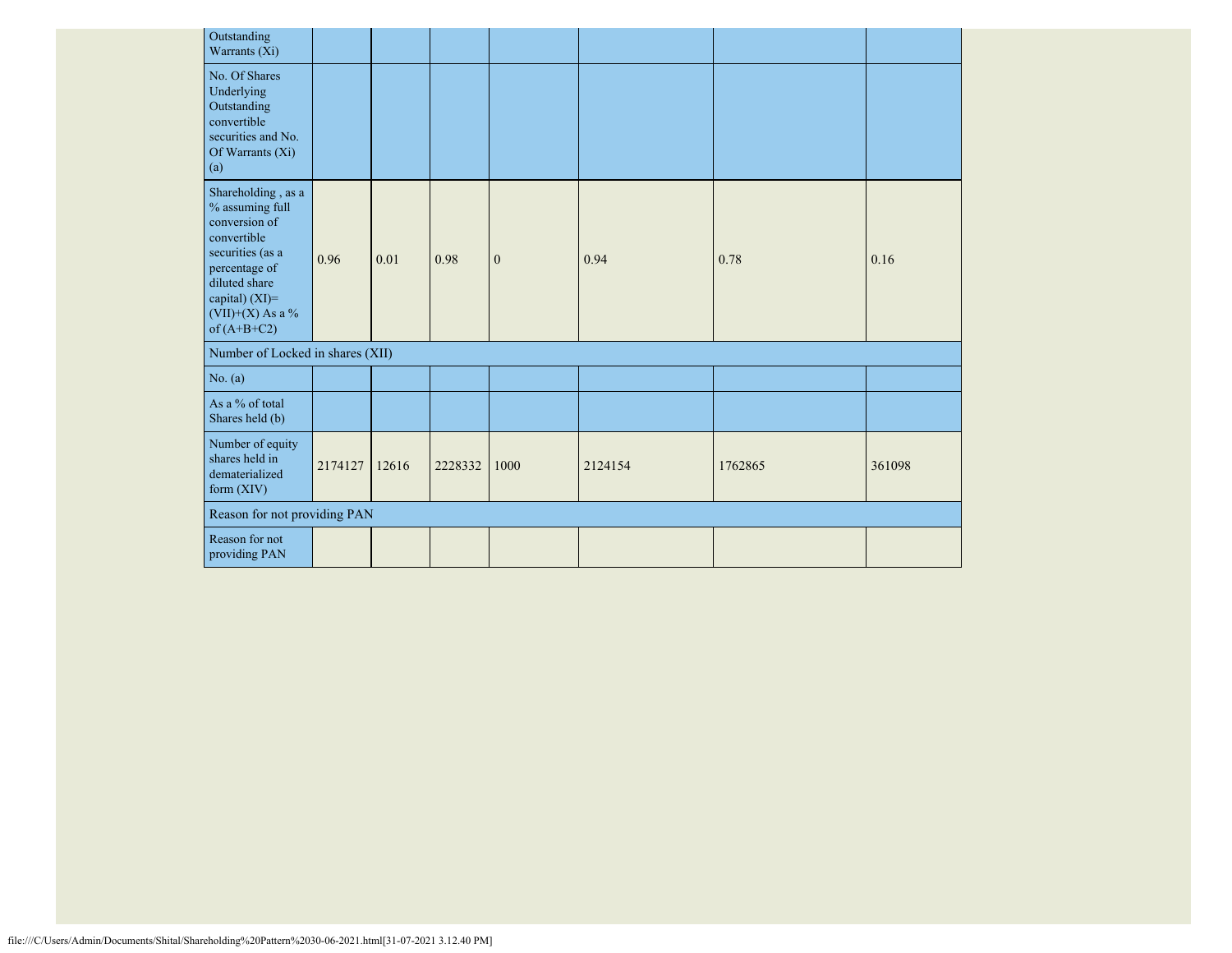|                                                                                                                      | <b>Any Other (specify)</b> |                                                               |                                                         |                          |  |  |  |  |  |  |  |  |
|----------------------------------------------------------------------------------------------------------------------|----------------------------|---------------------------------------------------------------|---------------------------------------------------------|--------------------------|--|--|--|--|--|--|--|--|
| Searial No.                                                                                                          | 8                          | 9                                                             | 10                                                      |                          |  |  |  |  |  |  |  |  |
| Category                                                                                                             | <b>Bodies</b><br>Corporate | Others                                                        | Others                                                  |                          |  |  |  |  |  |  |  |  |
| Category / More<br>than 1 percentage                                                                                 | Category                   | Category                                                      | More than 1 percentage of shareholding                  |                          |  |  |  |  |  |  |  |  |
| Name of the<br>Shareholders (I)                                                                                      |                            | Body Corporate-Ltd Liability-<br>Partnership-DR               | <b>Integrated Investment Management</b><br>Services Llp | Click here to go<br>back |  |  |  |  |  |  |  |  |
| PAN(II)                                                                                                              |                            |                                                               | AAFFI3857E                                              | Total                    |  |  |  |  |  |  |  |  |
| No. of the<br>Shareholders (I)                                                                                       | 198                        | 6                                                             | $\mathbf{1}$                                            | 1785                     |  |  |  |  |  |  |  |  |
| No. of fully paid<br>up equity shares<br>held (IV)                                                                   | 4683881                    | 2875900                                                       | 2805000                                                 | 16223973                 |  |  |  |  |  |  |  |  |
| No. Of Partly paid-<br>up equity shares<br>held(V)                                                                   |                            |                                                               |                                                         |                          |  |  |  |  |  |  |  |  |
| No. Of shares<br>underlying<br>Depository<br>Receipts (VI)                                                           |                            |                                                               |                                                         |                          |  |  |  |  |  |  |  |  |
| Total nos. shares<br>held $(VII) = (IV) +$<br>$(V)$ + $(VI)$                                                         | 4683881                    | 2875900                                                       | 2805000                                                 | 16223973                 |  |  |  |  |  |  |  |  |
| Shareholding as a<br>% of total no. of<br>shares (calculated<br>as per SCRR,<br>1957) (VIII) As a<br>% of $(A+B+C2)$ | 2.07                       | 1.27                                                          | 1.24                                                    | 7.17                     |  |  |  |  |  |  |  |  |
|                                                                                                                      |                            | Number of Voting Rights held in each class of securities (IX) |                                                         |                          |  |  |  |  |  |  |  |  |
| Class eg: X                                                                                                          | 4683881                    | 2875900                                                       | 2805000                                                 | 16223973                 |  |  |  |  |  |  |  |  |
| Class eg:y                                                                                                           |                            |                                                               |                                                         |                          |  |  |  |  |  |  |  |  |
| Total                                                                                                                | 4683881                    | 2875900                                                       | 2805000                                                 | 16223973                 |  |  |  |  |  |  |  |  |
| Total as a % of<br><b>Total Voting rights</b>                                                                        | 2.07                       | 1.27                                                          | 1.24                                                    | 7.17                     |  |  |  |  |  |  |  |  |
| No. Of Shares<br>Underlying<br>Outstanding<br>convertible<br>securities $(X)$                                        |                            |                                                               |                                                         |                          |  |  |  |  |  |  |  |  |
| No. of Shares<br>Underlying                                                                                          |                            |                                                               |                                                         |                          |  |  |  |  |  |  |  |  |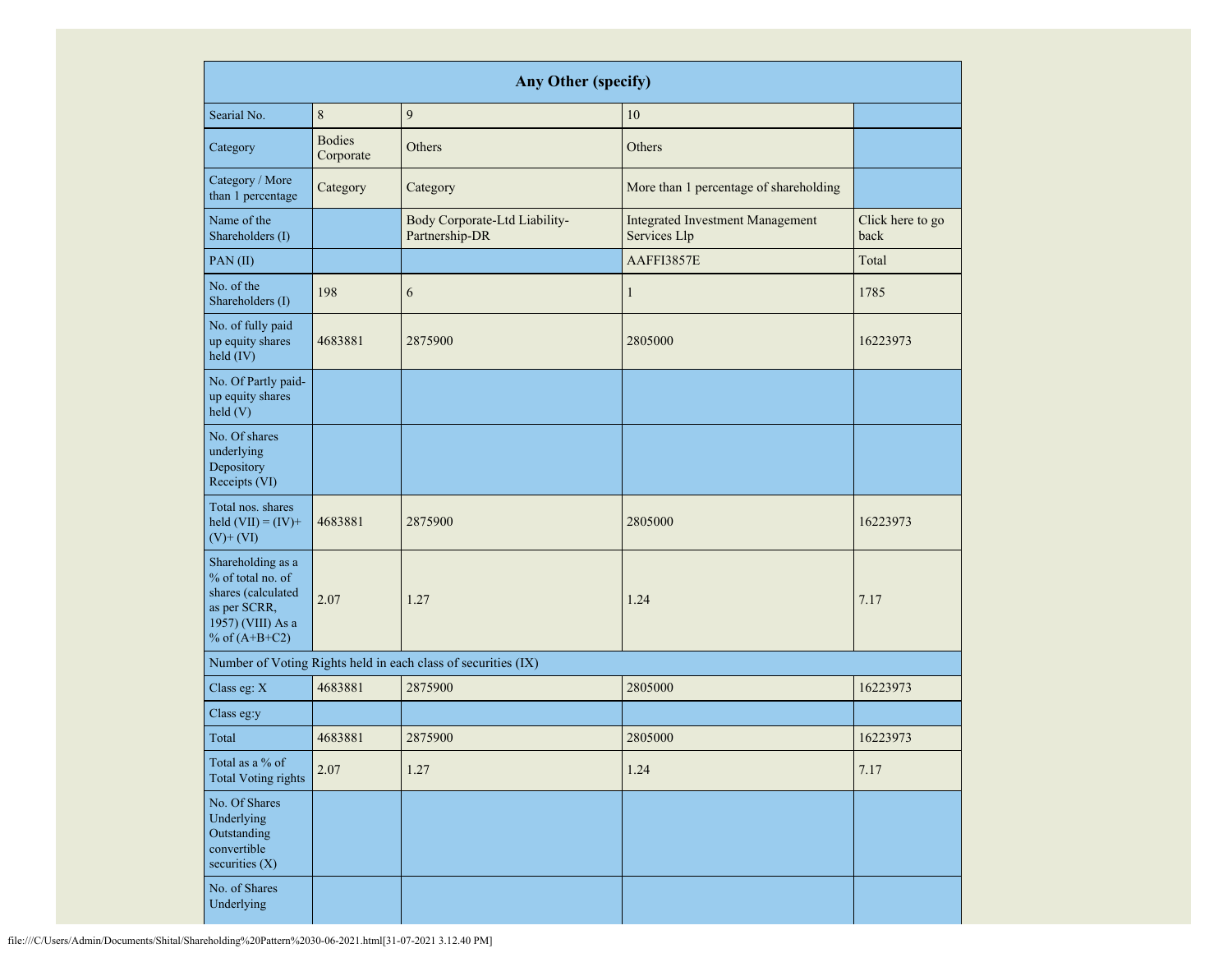| Outstanding<br>Warrants (Xi)                                                                                                                                                            |         |         |         |          |
|-----------------------------------------------------------------------------------------------------------------------------------------------------------------------------------------|---------|---------|---------|----------|
| No. Of Shares<br>Underlying<br>Outstanding<br>convertible<br>securities and No.<br>Of Warrants (Xi)<br>(a)                                                                              |         |         |         |          |
| Shareholding, as a<br>$\%$ assuming full<br>conversion of<br>convertible<br>securities (as a<br>percentage of<br>diluted share<br>capital) (XI)=<br>(VII)+(X) As a $%$<br>of $(A+B+C2)$ | 2.07    | 1.27    | 1.24    | 7.17     |
| Number of Locked in shares (XII)                                                                                                                                                        |         |         |         |          |
| No. (a)                                                                                                                                                                                 |         |         |         |          |
| As a % of total<br>Shares held (b)                                                                                                                                                      |         |         |         |          |
| Number of equity<br>shares held in<br>dematerialized<br>form $(XIV)$                                                                                                                    | 4679011 | 2875900 | 2805000 | 16219103 |
| Reason for not providing PAN                                                                                                                                                            |         |         |         |          |
| Reason for not<br>providing PAN                                                                                                                                                         |         |         |         |          |